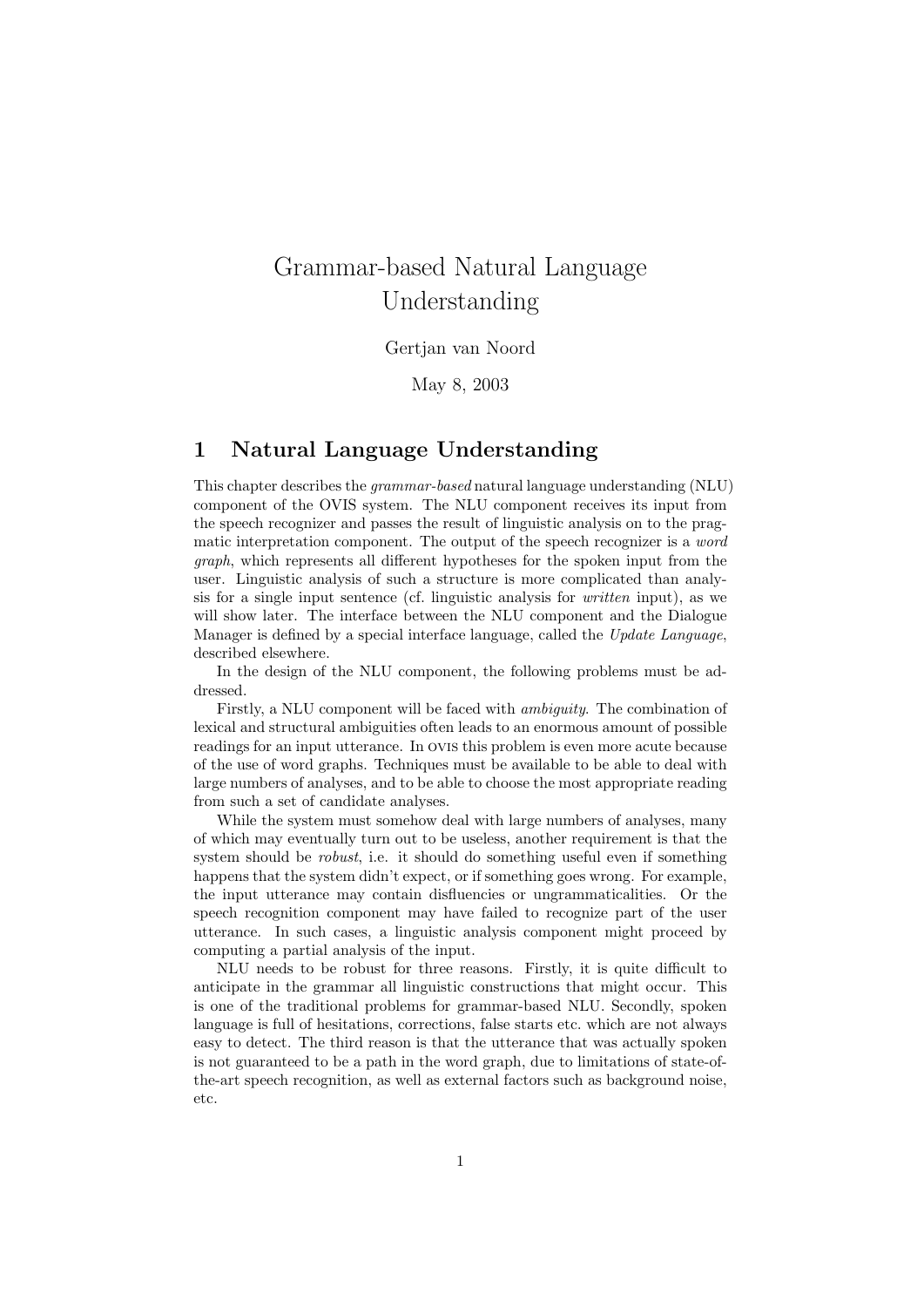These observations indicate that robustness and disambiguation are two very important problems to be solved in the NLU component. Given the nature of the proposed application, it will be clear that the system is supposed to run in real-time, i.e. it is not supposed to leave the user waiting for the requested information. Therefore a requirement of efficiency provides a further challenge for the NLU component.

# 2 Grammar-based NLU

In order to meet the requirements the grammar-based NLU component consists of a number of modules. Firstly, a computational grammar of Dutch is defined. This grammar (described in section 3) defines the relation between sequences of words in the input and meaning representations in the output. The grammar is fully declarative, and therefore it has been possible to implement a number of different parsing algorithms (section 4). Such parsing algorithms compute for a given sequence of words the corresponding meaning representation according to the rules of the grammar. The parsers have been extended to accept word graphs as their input.

The meaning representations defined by the grammar are translated into update expressions by means of a translation component which is tailored to the application (section 5).

These components provide input for the robustness and disambiguation component. This component is responsible for determining the most likely analysis of the input, or parts of the input; the component is described in section 6.

# 3 A computational grammar for Dutch

In developing the grammar we combined the short-term goal of developing a grammar which meets the requirements imposed by the application (i.e. robust analysis of the output of the speech recogniser, extensive coverage of locative phrases and temporal expressions, and the construction of semantic representations) with the long-term goal of developing a general, computational, grammar which covers the major constructions of Dutch.

The design and organisation of the grammar, as well as many aspects of the particular grammatical analyses we propose, are based on Head-driven Phrase Structure Grammar [21]. We depart from this formalism mostly for computational reasons. As is explained below, the grammar is compiled into a restricted kind of definite clause grammar for which efficient analysis is feasible. The semantic component follows the approach to monotonic semantic interpretation using simplified quasi-logical forms presented originally in Alshawi [1].

The grammar covers the majority of verbal subcategorisation types (intransitives, transitives, verbs selecting a pp, and modal and auxiliary verbs), npsyntax (including pre- and post-nominal modification, with the exception of relative clauses), pp-syntax, the distribution of vp-modifiers, various clausal types (declaratives, yes/no and wh-questions, and subordinate clauses), all temporal expressions and locative phrases relevant to the domain, and various typical spoken-language constructs. Due to restrictions imposed by the speech recogniser, the lexicon is relatively small (4000 word forms, many of which are names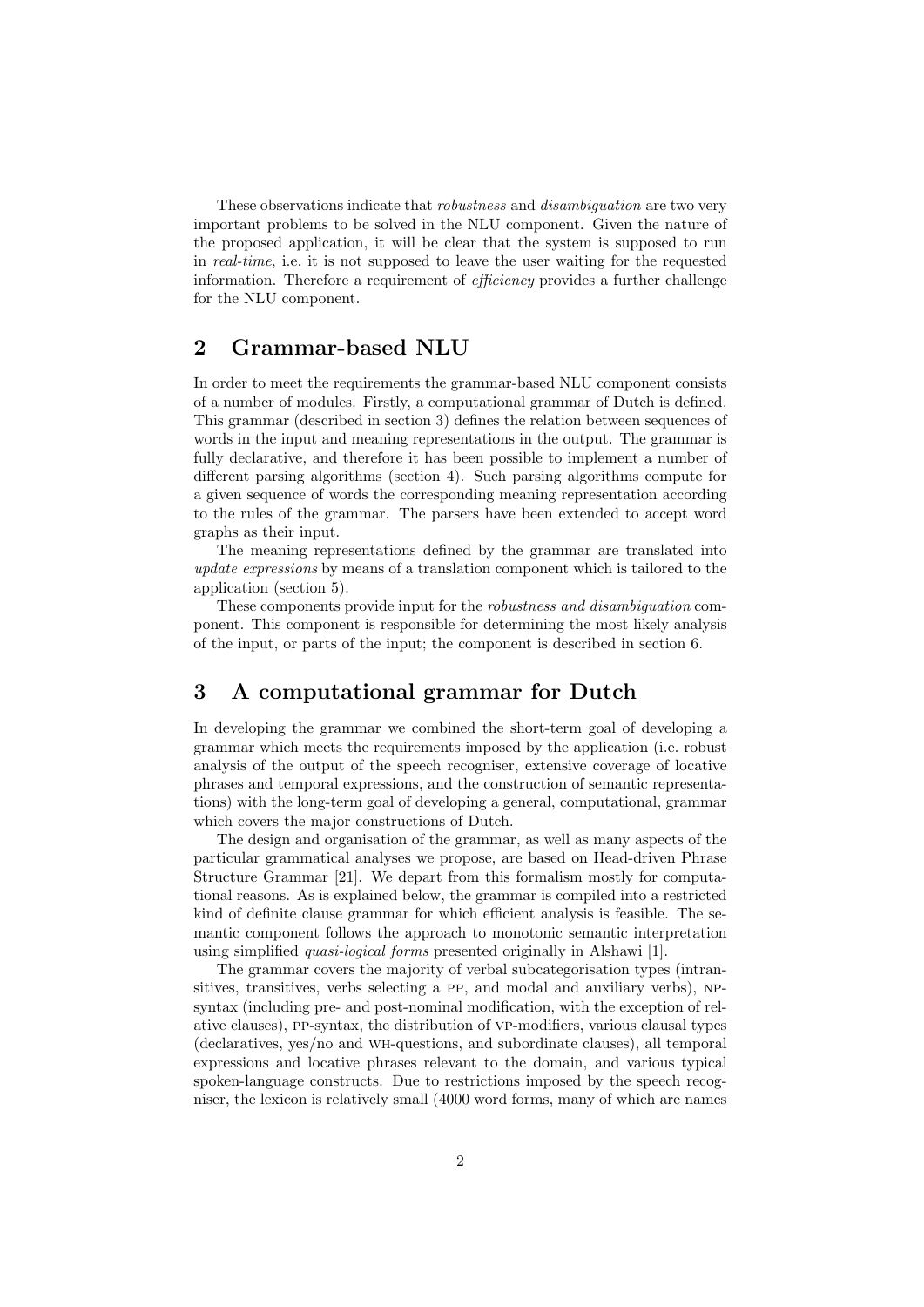of stations and cities).

#### 3.1 Formalism

The grammar for ovis contains the grammatical knowledge required to analyse a word graph and to determine what the meaning of the utterance corresponding to the word graph is.

The ovis-grammar formalism is essentially equivalent to Definite Clause Grammar ( $DCG$ ) [19]. The choice for DCG is motivated by the fact that this formalism provides a balance between computational efficiency and linguistic expressiveness, and the fact that it is closely related to constraint-based grammar formalisms, such as hpsg, Categorial Unification Grammar, and Lexical Functional Grammar. Another important reason to choose DCG instead of a more restricted formalism such as context-free grammar, is the fact that DCG allows the integration of syntax and semantics that is standard in constraintbased formalisms such as hpsg.

Grammar rules consist of a context-free skeleton to which feature-constraints are added. The context-free skeleton is important, as it ensures a reasonable level of processing efficiency and facilitates experimentation with different parsing techniques.

The central formal operation in constraint-based grammar formalisms is unification of (typed or untyped) feature-structures [25]. The ovis-formalism employs typed feature-structures in the definition of rules as well as lexical entries. During the construction of the parser, feature-structures are translated into Prolog terms. Because of this translation step, parsing can make use of Prolog's built-in term-unification, instead of the more expensive feature-unification. Similar formalisms have been successfully used a number of times before [7, 1, 4, 22]

The grammar consists of a set of grammar rules, and a set of lexical entries. In both cases, we make use of inheritance of constraints to express generalizations.

Grammar rules. A grammar rule is defined by a ternary predicate, rule/3. The first argument of this predicate is a ground Prolog term indicating the rule identifier. The second argument of the rule is the mother category. Categories are non-variable Prolog terms. The third argument of the rule is a (possibly empty) list of categories. Note that we require that the length of the list is given, and that none of the categories appearing in the list is a variable. An example of a grammar rule is provided:

rule(vp\_vpnp, vp(Subj,Agr,Sem),  $[v(Subj, Agr, trans, l(Arg, Sem)), np($ ,  $Arg)]$ .

Terminal symbols cannot be introduced in rules directly, but are introduced by means of lexical entries.

Lexical entries. The lexicon is defined by the predicate lex/2. As an example, the lexical entry 'sleeps' could be encoded as:

lex(sleeps,v(np,agr(3,sg),intrans,l(X,sleep(X)))).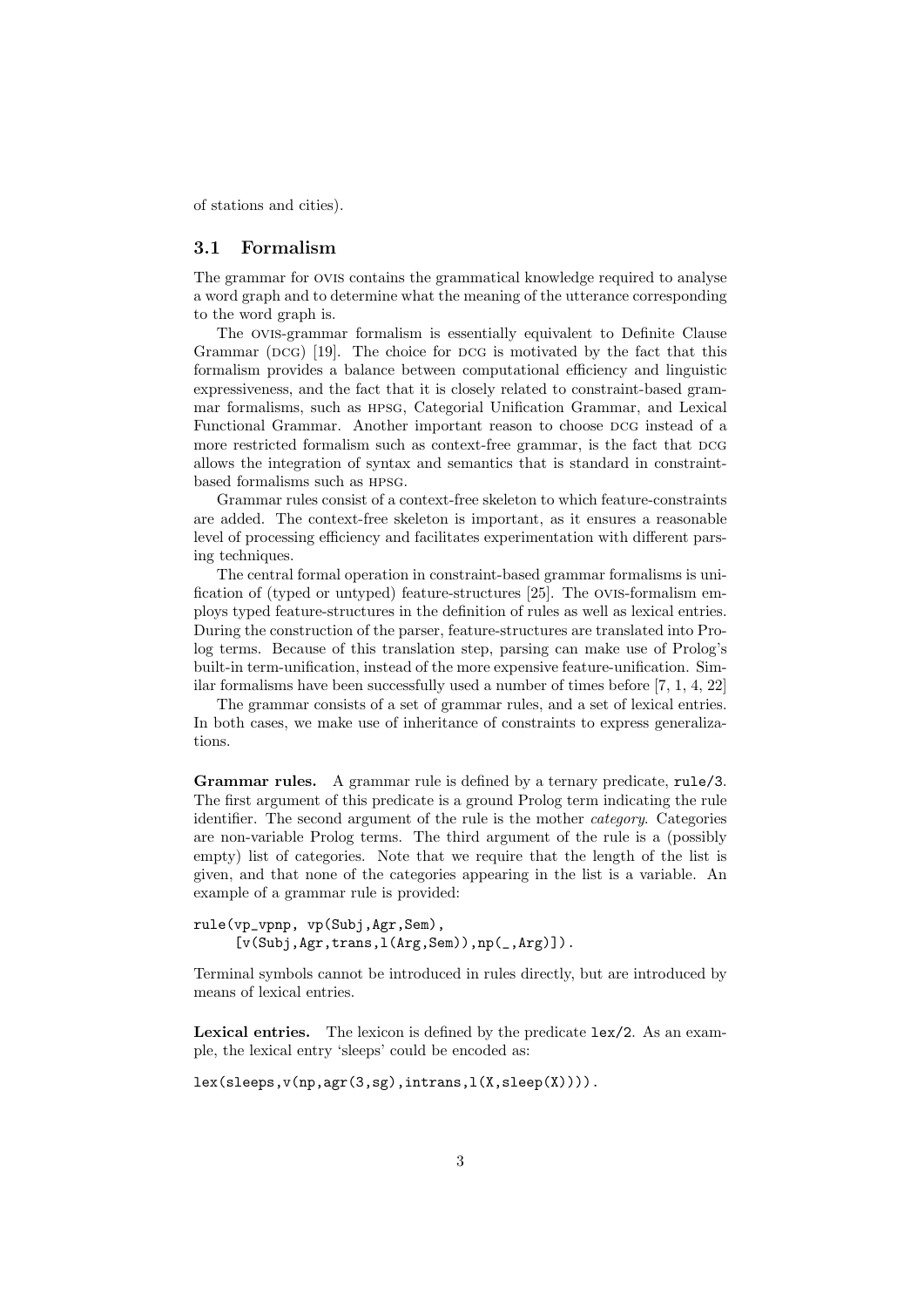The first argument is the terminal symbol (the word) introduced by this lexical category. The second argument is the category associated with this word. In cases where a lexical entry introduces a sequence of terminal symbols (multiword unit) the first argument is also allowed to be a (non-empty) list of atoms.

**Top category.** The top category for the grammar (or *start symbol*) is defined by the unary predicate top category. Its argument is a category.

Feature constraints. Almost all work in computational grammar writing uses 'feature-structures' of some sort. It is fairly standard to compile (descriptions of) such features-structures into first-order terms (see [22] for a recent overview). We use the HDRUG development platform  $[34]$ , which contains a library for compiling feature constraints into Prolog terms, and various predicates to visualise such Prolog terms as feature structures in matrix notation.

The most important operators provided by the HDRUG library are the type assignment operator  $('=>')$ , the path equality operator  $('<=>')$ , and the path operator  $(':')$ . The categories that are used in the grammar are all defined through these operators. A small grammar fragment employing those operators is:

 $rule(1,S,[Np,Vp])$  :- $S \implies s$ ,  $np(Np)$ ,  $vp(Vp)$ ,  $Vp:vform \Rightarrow finite,$ subj\_agreement(Vp,Np).

```
np(Np) :- Np \Rightarrow np, Np: \text{lex} \Rightarrow -.
vp(Vp) :- Vp \Rightarrow v, Vp: lex \Rightarrow -.
subj_agreement(Vp,Np) :- Vp:agr <=> Np:agr.
```
In this rule, the constraint  $Np:lex => -$  indicates that the value of the lex attribute of Np is of type -. The constraint  $Vp:agr \leq> Np:agr$  indicates that the value of the agr attribute of  $Vp$  is identical to the value of the agr attribute of Np. Internally, such a rule could be represented as follows (the actual result of the compilation depends on what attributes are allowed for what types; declarations of this sort are part of the grammar):

rule(1,s,[np(Agr,-),v(Agr,-,finite,\_,\_)]).

To the grammar writer, such rules are displayed in matrix notation, as follows:

| np<br>$rule(1, s, \langle$<br>囸<br>agr<br>lex | $\boldsymbol{v}$<br>agr<br>lex<br>vform | finite |  |
|-----------------------------------------------|-----------------------------------------|--------|--|
|-----------------------------------------------|-----------------------------------------|--------|--|

The feature library also supports boolean combinations of atomic values; these are compiled into Prolog terms using a technique described in [15] (who attributes it to Colmerauer) and [22]. Thus, we may specify agr values such as sg ∧ (sec ∨ thi), denoting an agreement value which is singular and either second or third person.

We have also found it useful to provide the predicates  $\text{unify\_ifdef}/3$  and ifdef/4. The predicate unify-ifdef( $C1, C2, Att$ ) can be used to require that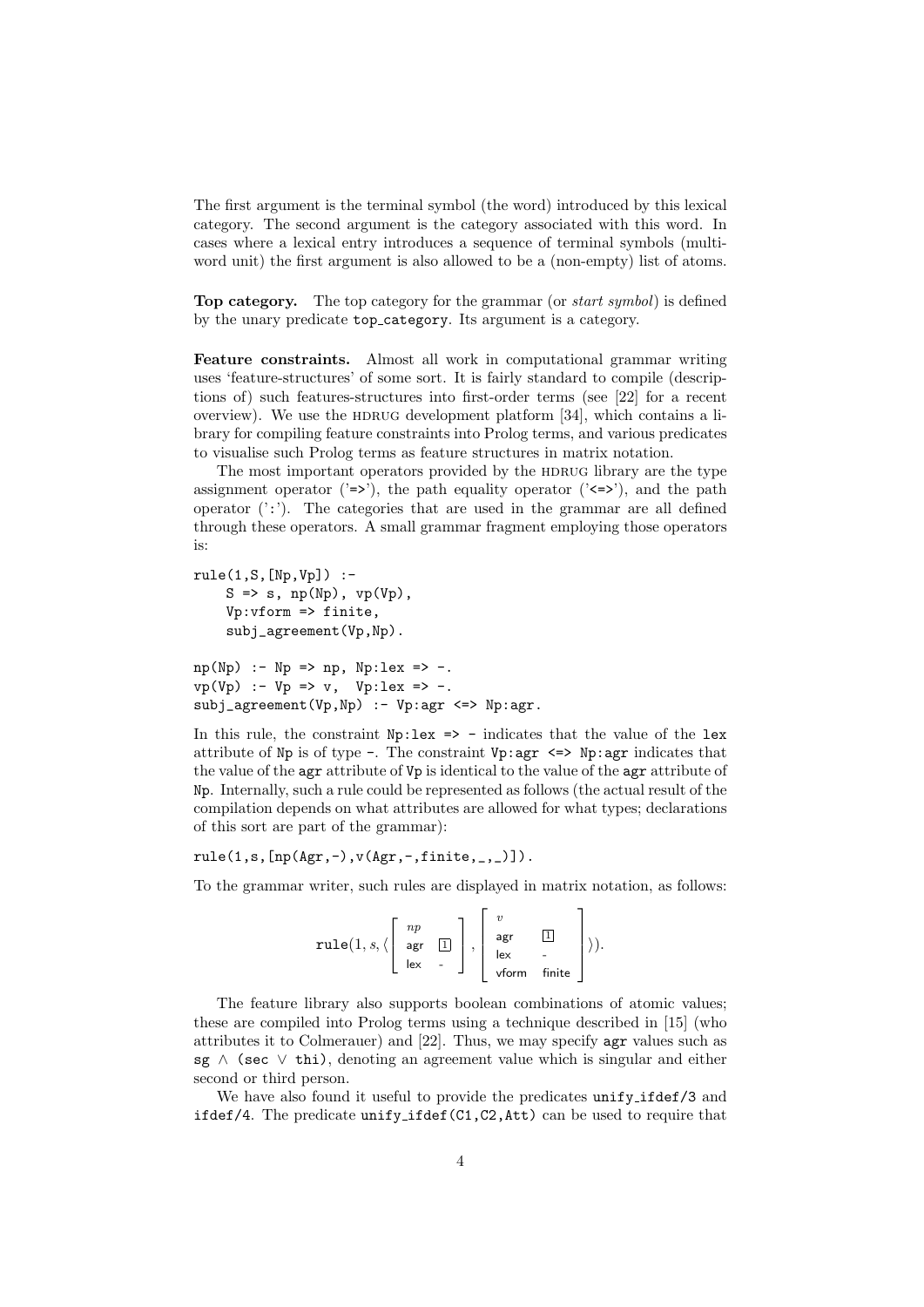if both C1 and C2 can have the attribute Att (i.e. C1, C2 are of a type for which Att is a possible feature), then the values C1:Att and C2:Att must be identical. The predicate ifdef(Att,Cat,Val,Otherwise) is used to require that Cat:Att is identical to Val if Att is an appropriate feature for Cat. Otherwise Val is identical to Otherwise.

These predicates allow very compact and simple data-structures. For instance, whereas in hpsg the head-feature principle is defined by refering to a special feature HEAD, we define a variant of the head-feature principle which lists the features that are required to percolate between heads directly:

```
head_feature_principle(Head,Mother) :-
    unify_ifdef(Head,Mother,vform),
    unify_ifdef(Head,Mother,agr),
    unify_ifdef(Head,Mother,case),
    ...
```
This has the advantage that categories which do not have a particular feature can simply do without that feature. Moreover, no distinct 'head' attribute needs to be defined in feature-structures. The ifdef/4 constraint can be used in a similar way. The valence principle (defined below) needs to ensure that, in a rule, the subcat list of the mother is the concatenation of the subcat list of the head and the daughters. Rather than providing all categories with such a subcat feature, instead the principle assumes that if the feature is not defined for a given category, its value is assumed to be the empty list. As a consequence, only a few categories specify a subcat feature, whereas the valence principle still applies globally.

#### 3.2 Signs

Each word or phrase in the grammar is associated with a feature-structure, in which syntactic and semantic information is bundled. Within Head-driven Phrase Structure Grammar (HPSG), such feature-structures are called *signs*, a terminology which we will follow here. The grammar makes use of some 15 different types of sign, where each type roughly corresponds to a different category in traditional linguistic terminology. For each type of sign, a number of features are defined. For example, for the type np, the features agr, nform, case, and sem are defined. These features are used to encode the agreement properties of an NP, (morphological) form, case and semantics, respectively.

There are a number of features which occur in most types of sign, and which play a special role in the grammar. The feature sc (subcategorisation) (present on signs of type  $v$ , sbar, det,  $a$ ,  $n$  and  $p$ ), for instance, is a feature whose value is a list of signs. It represents the subcategorisation properties of a given sign.

The feature SLASH is present on  $v$ , ques and sbar. Its value is a list of signs. It is used to implement a (restricted) version of the account of nonlocal dependencies proposed in  $[21]$  and  $[23]$ . The value of SLASH is the list of signs which are 'missing' from a given constituent. Such a 'missing' element is typically connected to a preposed element in a topicalisation sentence or whquestion. The same mechanism can also be used for relative clauses.

The feature VSLASH is similar to SLASH in that it records the presence of a missing element, a verb in this case. It is used to analyse Dutch main clauses,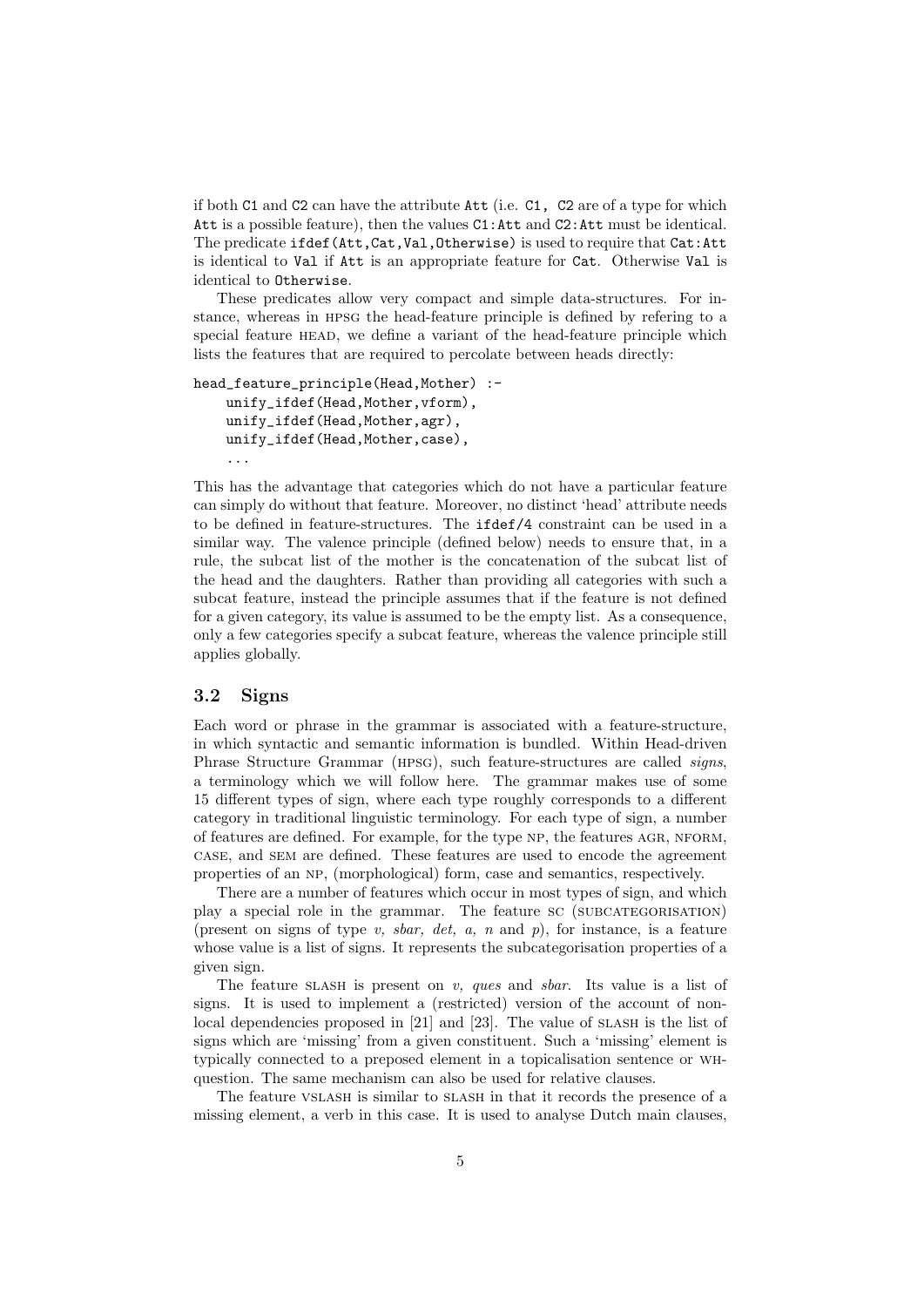based on the idea that main clauses are structurally similar to subordinate clauses, except for the fact that the finite verb occurs as first or second constituent within the clause and the clause-final position where finite verbs occur in subordinate clauses is occupied by an empty verbal sign (i.e. an element which is not visible in the phonological or orthographic representation of the sentence). This analysis has the advantage that all other rules for verb phrases need not distinguish between main clauses and subordinate clauses.

The feature sem is present on all signs. It is used to encode the semantics of a word or phrase. Such a semantic representation is a simplified quasi logical form [1], called predicate form. A predicate form consists of a predicate name (an arbitrary first-order term), a list of predicate forms representing the arguments of the predicate, and a list of semantic representations representing the modifiers of the predicate. For instance, the sentence

(1) I want at ten o'clock to assen ik wil om tien uur naar assen I want to go to assen at ten

is assigned the predicate form:



An important restriction imposed by the formalism is that each rule must specify the category of its mother and daughters. A consequence of this requirement is that general rule-schemata as in hpsg cannot be used. A rule which specifies that a head daughter may combine with a complement daughter, if this complement unifies with the first element on sc of the head cannot be implemented directly, as it leaves the categories of the daughters and mother unspecified. Nevertheless, generalisations of this type do play a role in the grammar. We adopt an architecture for grammar rules similar to that of hpsg, in which individual rules are classified in various structures, which are in turn defined in terms of general principles.

Rules normally introduce a structure in which one of the daughters can be identified as the head. The head daughter either subcategorises for the other (complement) daughters or else is modified by the other (modifier) daughters.

The two most common structures are the head-complement and head-modifier structure. In figure 1 we list the definition for the head-complement structure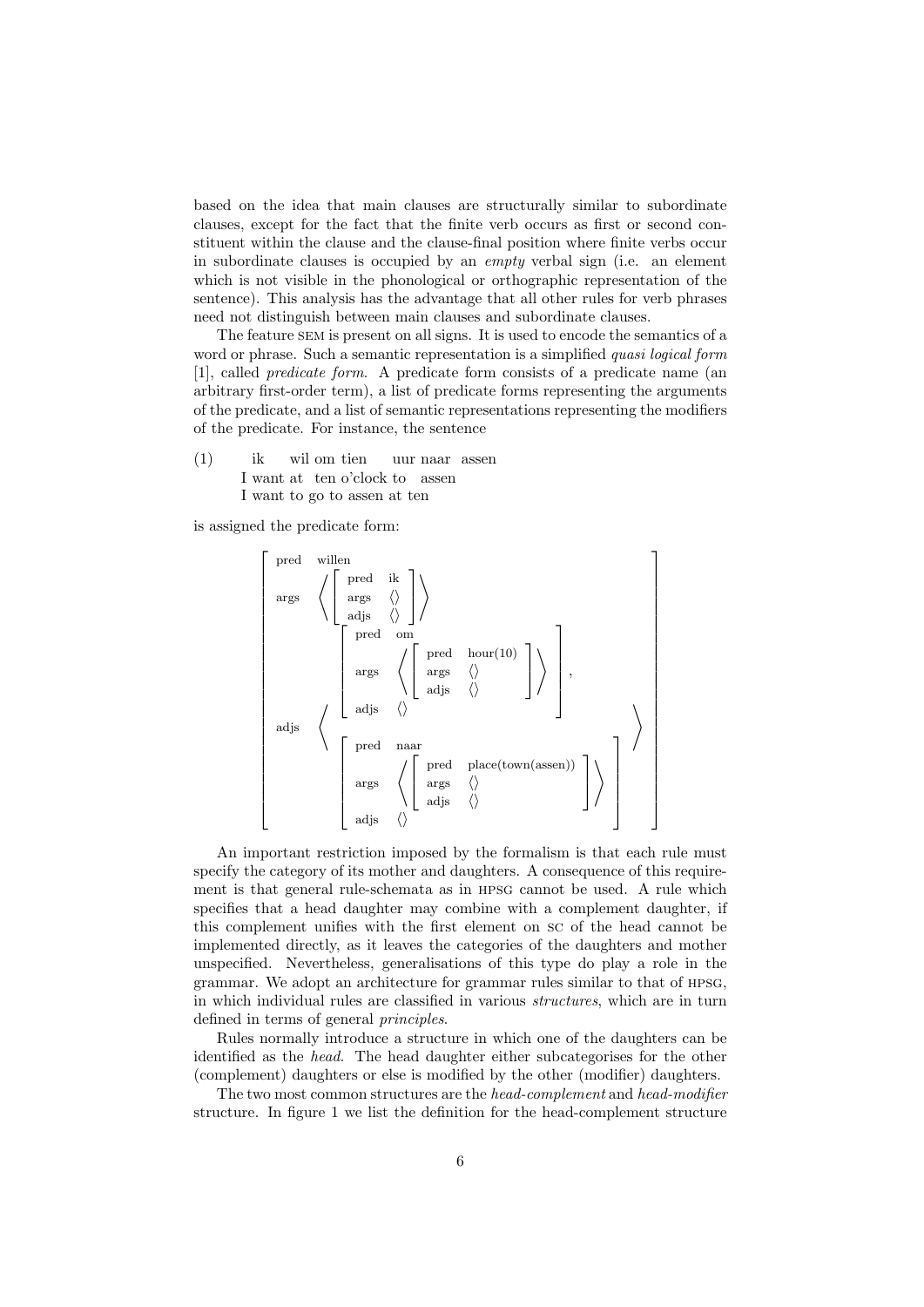```
hd_comp_struct(Head,Complements,Mother) :-
    hd_struct(Head,Complements,Head,Mother).
hd_struct(Head,Complements,SemanticHead,Mother) :-
    head_feature_principle(Head,Mother),
    valence_principle(Head,Complements,Mother),
    filler_principle(Head,[],Mother),
    SemanticHead:sem <=> Mother:sem.
valence_principle(Head,Complements,Mother) :-
    ifdef(sc,Head,HeadSc,[]), ifdef(sc,Mother,MotherSc,[]),
    append(Complements,MotherSc,HeadSc)
```
Figure 1: Structures and Principles

and the principles it refers to, except for the filler principle, which is presented later.

The head-complement structure is an instance of a headed structure. The definition of *headed* structure refers to the HEAD-FEATURE, VALENCE, and FILLER principles, and furthermore fixes the semantic head of a phrase. Note that the definition of hd-struct has a number of parameters. The idea is that a headed structure will generally consist of a head daughter, and furthermore of zero or more complement daughters and possibly a modifier.

The structures defined in figure 1 are used in the definition of grammar rules. The np-det-n rule introduces a head-complement structure in which (following traditional semantic analysis) the determiner is the head, and the noun the complement:

```
rule(np\_det_n, NP, [Det, N]) :-
    NP => np. Det => det. N => n.
    NP: nform \Rightarrow norm, hd\_comp\_struct(Det, [N], NP).
```
The n-adj-n rules introduces a *head-modifier* structure where the adjective is the modifier:

```
rule(n_adj_n, N1, [AdjP, N0]) :-
    N1 \Rightarrow n, AdjP \Rightarrow a, NO \Rightarrow n,
    AdjP:agr <=> N0:agr, hd_mod_struct(N0,AdjP,N1).
```
The classification of rules into structures, which are in turn defined in terms of principles, allows us to state complicated rules succinctly and to express a number of generalizations straightforwardly.

#### 3.3 The lexicon

The lexicon is a list of clauses, associating a word (or sequence of words) with a specific sign. Constraint-based grammars tend to store lots of grammatical information in the lexicon. A lexical entry for a transitive verb, for instance, not only contains information about the morphological form of this verb, but also contains the features sc and subj for which quite detailed constraints may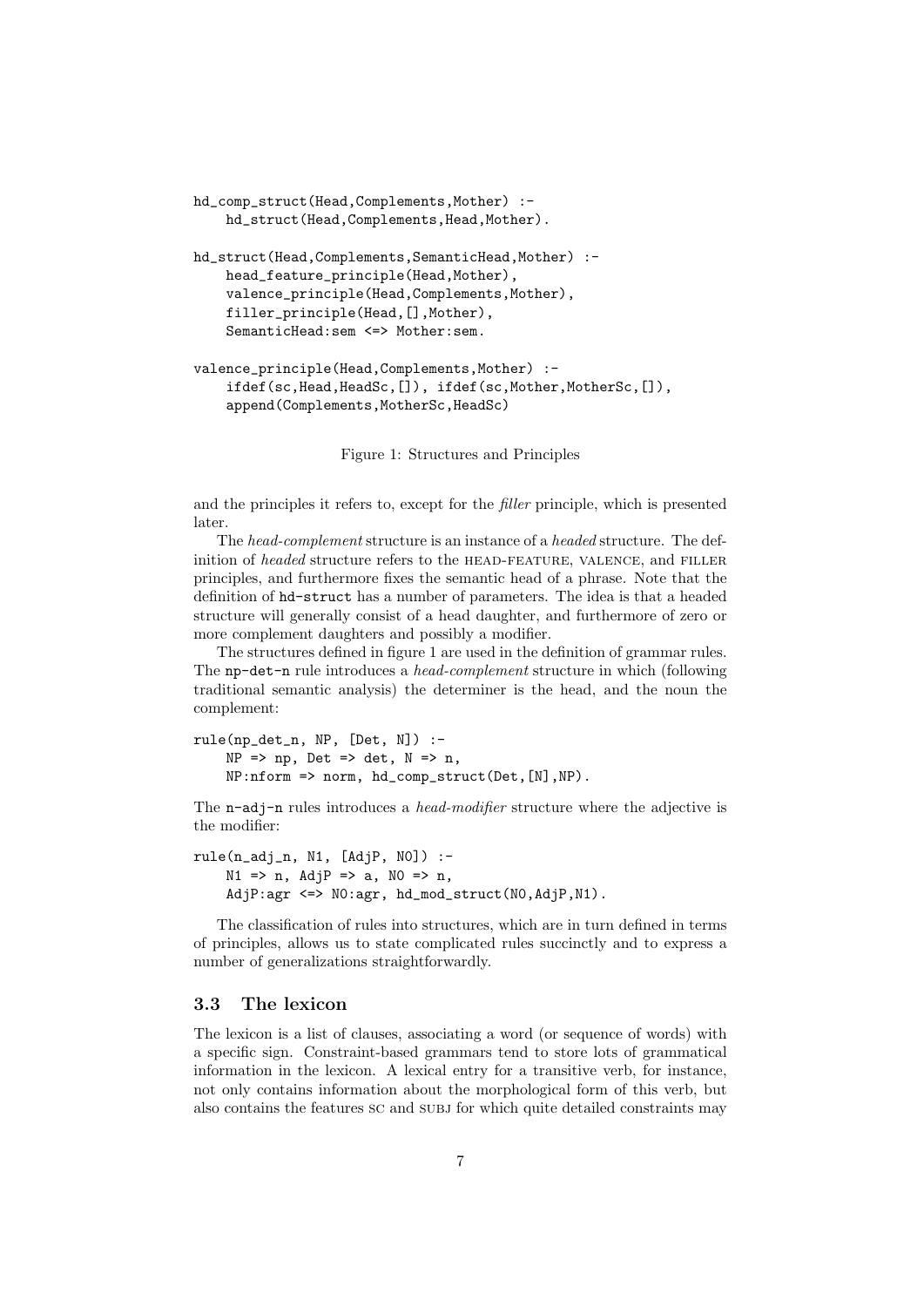```
intransitive(Pred,Sign) :- iv(Sign), iv_sem(Sign,Pred).
transitive(Pred,Sign) :- tv(Sign), tv_sem(Sign,Pred).
v(V) :- V \Rightarrow v, V: \text{lex} \Rightarrow \text{basic},
    V:vslash \Rightarrow [], V:subj \iff [Subj],
    Subj \Rightarrow np, Subj:nform \Rightarrow norm.
iv(V) := v(V), V:sc \iff [].
tv(V) :- v(V), V:sc <=> [Obj],
    Obj => np. Obj:nform => norm, Obj:case => acc.
```
Figure 2: Fragment of the lexical hierarchy

be defined. Furthermore, for all lexical signs it is the case that their semantics is represented by means of a feature-structure. This structure can also be quite complex. To avoid massive reduplication of identical information in the lexicon, the use of inheritance is therefore essential.

In figure 2, we illustrate the use of inheritance in the lexicon. All lexical entries for verbs have a number of properties in common, such as the fact that they are of type  $v$ , and take a normal (non-locative and non-temporal) NP as subject. This is expressed by the predicate  $v(V)$ . Intransitive verbs  $(iv(V))$ can now be characterised syntactically as verbs which do not subcategorise for any (non-subject) complements. Transitive verbs  $({\tt tv}(V))$  subcategorise for an NP with accusative case. The templates intransitive(Pred, Sign) and transitive(Pred,Sign), finally, combine the syntactic and semantic properties of intransitive and transitive verbs. The variable Pred is used in the semantics to fix the value of the predicate defined by a particular verb. A limited form of non-monotonic inheritance is supported.

An extended description of the coverage of the grammar is given in [36].

### 4 Parsing

We first describe the complications which arise in order to generalise parsing strategies to allow word graphs as input. A more extended version of this material is presented elsewhere [29]. We then continue to describe in somewhat more detail the actual parsing strategy used in the system; again a more elaborated presentation is available elsewhere [31].

#### 4.1 Parsing Word Graphs

Pause-transition Elimination The input to the parser consists of word graphs produced by the speech recogniser  $([17])$ . A word graph is a compact representation for all sequences of words that the speech recogniser hypothesises for a spoken utterance. The states of the graph represent points in time, and a transition between two states represents a word that may have been uttered between the corresponding points in time. Each transition is associated with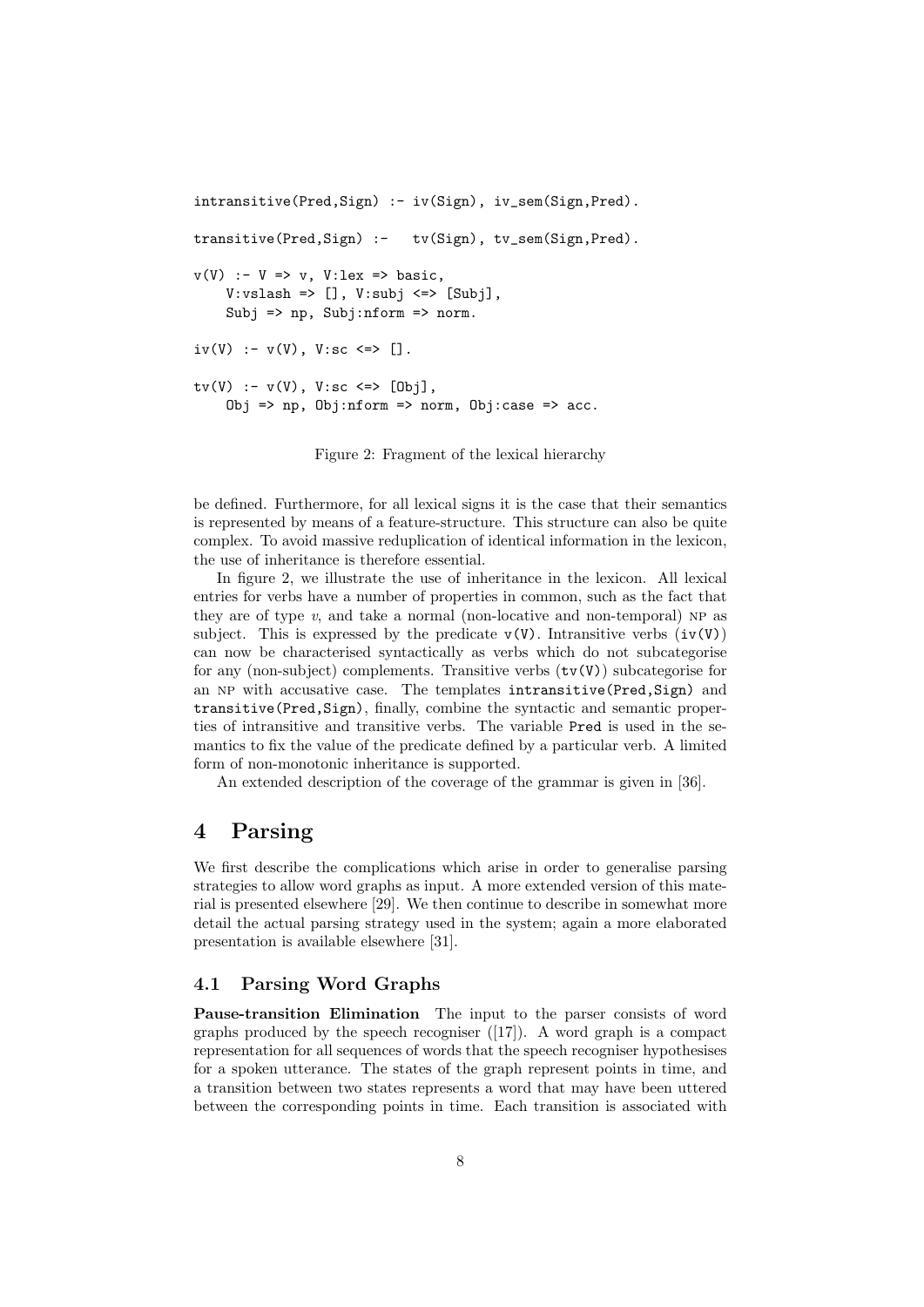an acoustic score representing a measure of confidence that the word perceived there was actually uttered. These scores are typically derived from negative logarithms of probabilities and therefore require addition as opposed to multiplication in order to combine two scores.

A word graph is a weighted connected directed acyclic graph  $G = \langle \Sigma, V, v_s, T, F \rangle$ where  $\Sigma$  is a set of words, V is a set of states (vertices),  $v_s \in V$  is the start state, T is a set of transitions and F is a set of final states. Transitions are tuples  $trans(v_i, v_j, w, a)$  for a transition from  $v_i$  to  $v_j$   $(v_i, v_j \in V)$  with label  $w \in \Sigma$ and acoustic score a. Finals are tuples  $\text{final}(v_i, a)$  where  $v_i \in V$  indicating that  $v_i$  is a final state with associated acoustic score  $a$ .

At an early stage, so-called *pause transitions* are eliminited from the wordgraph. Such transitions represent periods of time for which the speech recogniser hypothesises that no words are uttered. Depending on the details of the grammar, filled pause transitions and noise transitions can be treated as pauses as well. The motivation for pause transition elimination is that the grammar will not anticipate such transitions. The elimination might also result in graphs with a smaller number of states (but typically with a larger number of transitions). Finally, pause transition eliminiation turns out to be more efficient than extending lexical lookup in a way which would extend lexical entries to include any neighbouring pause transitions. Pause-transition elimination is similar to  $\epsilon$ -removal for weighted finite automata.

For a given input word graph  $G = \langle \Sigma, V, v_s, T, F \rangle$  and a set of pause labels  $\Sigma_{pause}$ , pause transition elimination is the word graph  $G' = \langle \Sigma - \Sigma_{pause}, V, v_s, T', F' \rangle$ such that:

1.  $T' = \{trans(v_i, v_k, w, a + pause(v_i, v_j)) | trans(v_j, v_k, w, a) \in T\}$ 

2.  $F' = \{ \text{final}(v_i, a + \text{pause}(v_i, v_f)) | \text{final}(v_f, a) \in F \}$ 

For each two states  $v_i, v_j \in V$  the function pause $(v_i, v_j)$  is the score of the best path from  $v_i$  to  $v_j$  using pause transitions only. The computation of this function reduces to a well-known problem for graphs, namely the all-pairs shortest path problem for directed acyclic graphs (the graph made up of all pause transitions).

Note that the resulting word graph could contain non-start states without any incoming transitions. These states can be removed (as well as any transitions leaving these states). From now on, we will assume word graphs are pause eliminated. After pause transition elimination, the word graph contains exactly one start state and one or more final states, associated with a score, representing a measure of confidence that the utterance ends at that point.

Parsing as Intersection. Ordinarily, the input for parsing is a sequence of symbols (words). In the case of word graphs the input is a compact representation of a finite number of such sequences of words.<sup>1</sup> Thus a naive solution would be to parse each of these sequences in turn. Such an approach, however, is impracticable because the number of paths in a given word graph can be enormous. It turns out that it is possible to generalize parsing algorithms in such a way that the compact word graph representation can be used directly as input. The generalization is very similar to algorithms which compute the intersection of context-free grammars (CFG) and finite state automata (FSA).

<sup>&</sup>lt;sup>1</sup>For the moment we ignore the complication introduced by the acoustic scores.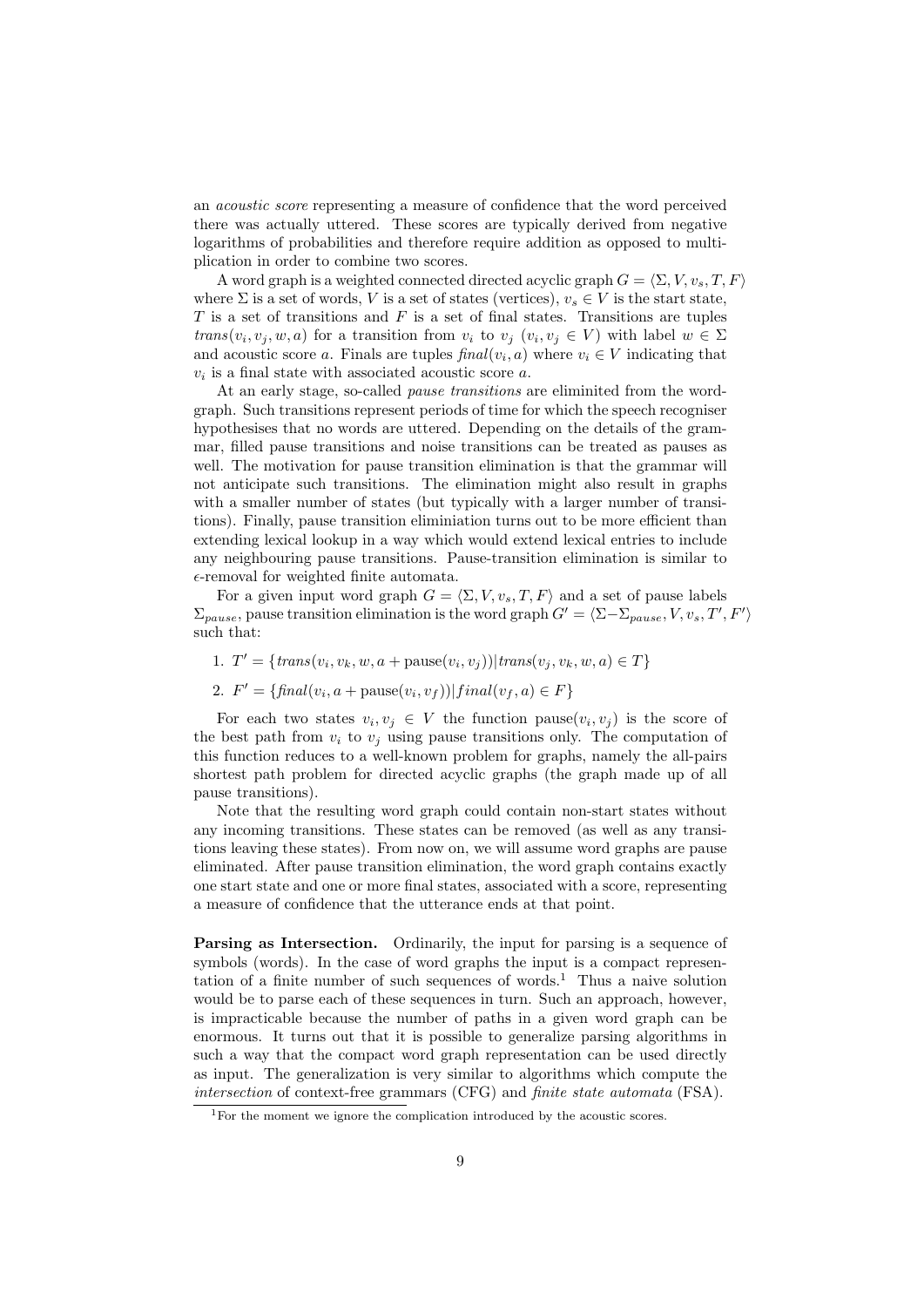It can be shown that the computation of the intersection of a FSA and a CFG requires only a minimal generalization of existing parsing algorithms. We simply replace the usual string positions with the names of the states in the finite state automaton (this is explained in more detail below). It is also straightforward to show that the complexity of this process is cubic in the number of states of the finite state automaton (in the case of ordinary parsing the number of states equals  $n + 1$  where n is the number of words of the input sentence) ([13, 3]).

Let a finite-state machine M be specified by a tuple  $(Q, \Sigma, \delta, Q^S, Q^F)$  where Q is a finite set of states,  $\Sigma$  is a finite alphabet,  $\delta$  is a function  $Q \times \Sigma \to 2^Q$ . Furthermore,  $Q^S \subseteq Q$  is the set of start states, and  $Q^F \subseteq Q$  is the set of final states. <sup>2</sup> The language defined by such an automaton is defined in the normal way (e.g. as in  $[10]$ ).

Following [2], a CFG defining the intersection of a given CFG and a FSA is constructed by keeping track of the state names in the non-terminal category symbols in the new CFG. For each rule  $X_0 \to X_1 \dots X_n$  there are rules  $\langle X_0q_0q\rangle \rightarrow \langle X_1q_0q_1\rangle \langle X_2q_1q_2\rangle \dots \langle X_nq_{n-1}q\rangle$ , for all  $q \in Q$ . Furthermore for each  $q_k \in \delta(q_i, \sigma)$  we have a rule  $\langle \sigma q_i q_k \rangle \to \sigma$ . Finally, there are rules rewriting the start symbol S into tuples  $\langle S \, q_s \, q_f \rangle$  for each  $q_s \in Q^S, q_f \in Q^F$ . The intersection grammar not only defines exactly the strings in the intersection, but it also defines the same parse-trees for each of these sentences (ignoring the position markers in the category names).

Although this construction shows that the intersection of a FSA and a CFG is itself a CFG, it is not of practical interest. The reason is that this construction typically yields an enormous amount of rules with useless symbols ([10]), i.e. symbols which are not derivable from the start state, and/or from which no sequence of terminal symbols is derivable. In fact the (possibly enormously large) parse forest grammar might define an empty language (if the intersection was empty). Luckily 'ordinary' parsers for CFG can be generalized to construct this intersection yielding (in typical cases) a much smaller grammar. Pure bottom-up parsers ensure that the symbols in the parse forest grammar do indeed derive a number of terminal symbols; pure top-down parsers ensure that the symbols in the parse forest grammar are derivable from the start symbol. For some parsers (e.g. a straightforward generalization of the parser described in [9]) it can be shown that the parse forest grammar will never contain useless symbols. Checking whether the intersection is empty or not then reduces to the question whether the parse forest grammar contains rules or not.

As an example, consider in figure 3 the simple bottom-up inactive chart parser presented abstractly in the style of [26] and [28]. The parser maintains items of the form  $[p_i, X, p_j]$  indicating that a category X has been shown to exist between position  $p_i$  and  $p_j$ . The inference rules indicate how new items can be constructed from existing items. Side-effects are attached to these inference rules which assert the existence of rules in the parse forest grammar. The intersection is non-empty if and only if the parse forest grammar contains a rule rewriting the start symbol.

In figure 4 this parser is generalized to take a FSA as its input. Instead of string positions, the items now keep track of the state names of the FSA. Other parsing algorithms can be generalized in the same manner.

<sup>&</sup>lt;sup>2</sup>For simplicitly we do not allow  $\epsilon$ -moves in the finite state automaton, although the construction could easily be extended to treat those.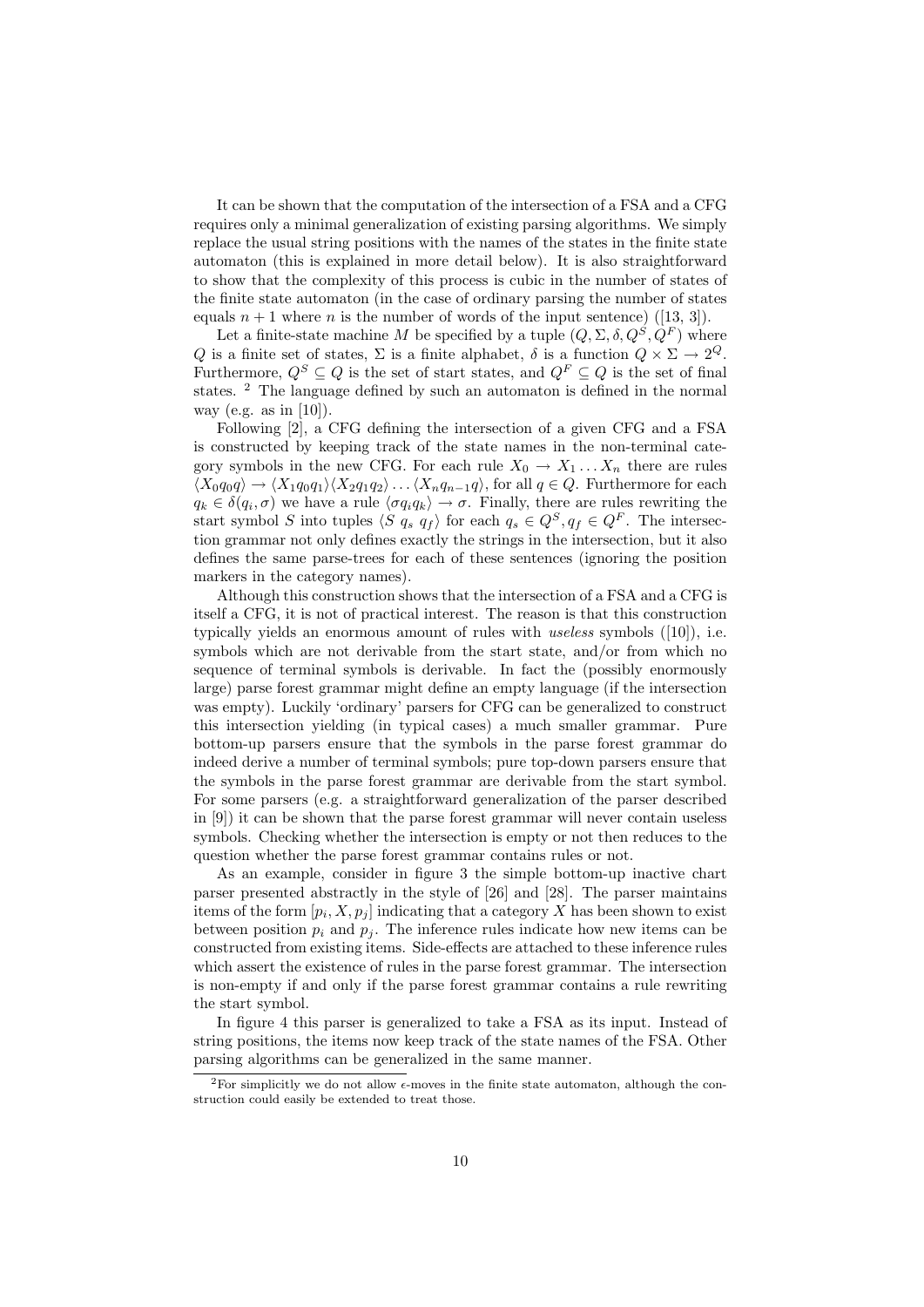| Scan         | $[p_i, w, p_{i+1}]$                                                                                                                                              |
|--------------|------------------------------------------------------------------------------------------------------------------------------------------------------------------|
| condition:   | w is the $i+1$ th word of the string                                                                                                                             |
| side-effect: | $\langle w p_i p_{i+1} \rangle \rightarrow w$                                                                                                                    |
| Complete     | $[p_k, X_1, p_{k'}][p_{k'}, X_2, p_{k''}] \dots [p_{m'}, X_l, p_m]$<br>$[p_k, X_0, p_m]$                                                                         |
| condition:   | $X_0 \rightarrow X_1, X_2, \ldots X_l$                                                                                                                           |
| side-effect: | $\langle X_0 \ p_k \ p_m \rangle \rightarrow \langle X_1 \ p_k \ p_{k'} \rangle \langle X_2 \ p_{k'} \ p_{k''} \rangle \dots \langle X_l \ p_{m'} \ p_m \rangle$ |
| Finish       | $[p_0, S, p_n]$                                                                                                                                                  |
| condition:   | $n$ is the length of the string                                                                                                                                  |
| side-effect: | $S \to \langle S \, 0 \, n \rangle$                                                                                                                              |

Figure 3: Specification of a simple bottom-up inactive chart parser. The parse forest grammar is constructed as a side-effect. It contains derivations if and only if a rule rewriting the start symbol has been constructed.

Admittedly, some differences between parsing of strings and parsing of FSA are ignored because of the abstract presentation chosen here. For instance, the parser in figure 3 can be implemented under a left-to-right processing regime in such a way that for each item  $i$  that is constructed it is only neccessary to consider the completion inference rule using  $i$  as the right-most antecedent item (such a simplication is possible if the grammar does not contain  $\epsilon$  productions). In constrast, for the parser in figure 4 an item  $i$  could trigger the completion inference rule as any one of the antencedent items.

The same generalization applies to existing parsers for (off-line parsable) Definite Clause Grammars. In [30, 29] we showed that the intersection of offline parsable DCG and FSA is undecidable. However, in the case of wordgraphs, it is easy to verify that the question whether the intersection of an acyclic FSA and an off-line parsable DCG is empty or not is decidable since it reduces to checking whether the DCG derives any one of a finite number of strings. A practical implementation will not use this method, but instead will use a generalized DCG parser along the lines of the generalizations discussed here.

#### 4.2 Efficient Parsing

Although we have chosen to illustrate the generalization required to parse word graphs as opposed to strings using an item-based presentation in the tradition of [28, 26], the actual parser that is employed in the current version of the ovis system is a left/head-corner parser in the logic programming tradition, heavily influenced by [14, 18, 12, 27]. Such a parser can be seen as a bottom-up parser with top-down filtering. This parser is described in full detail elsewhere [31].

Careful evaluations on actual word graphs have shown that this left/headcorner parser performs much better than any of the chart-based implementa-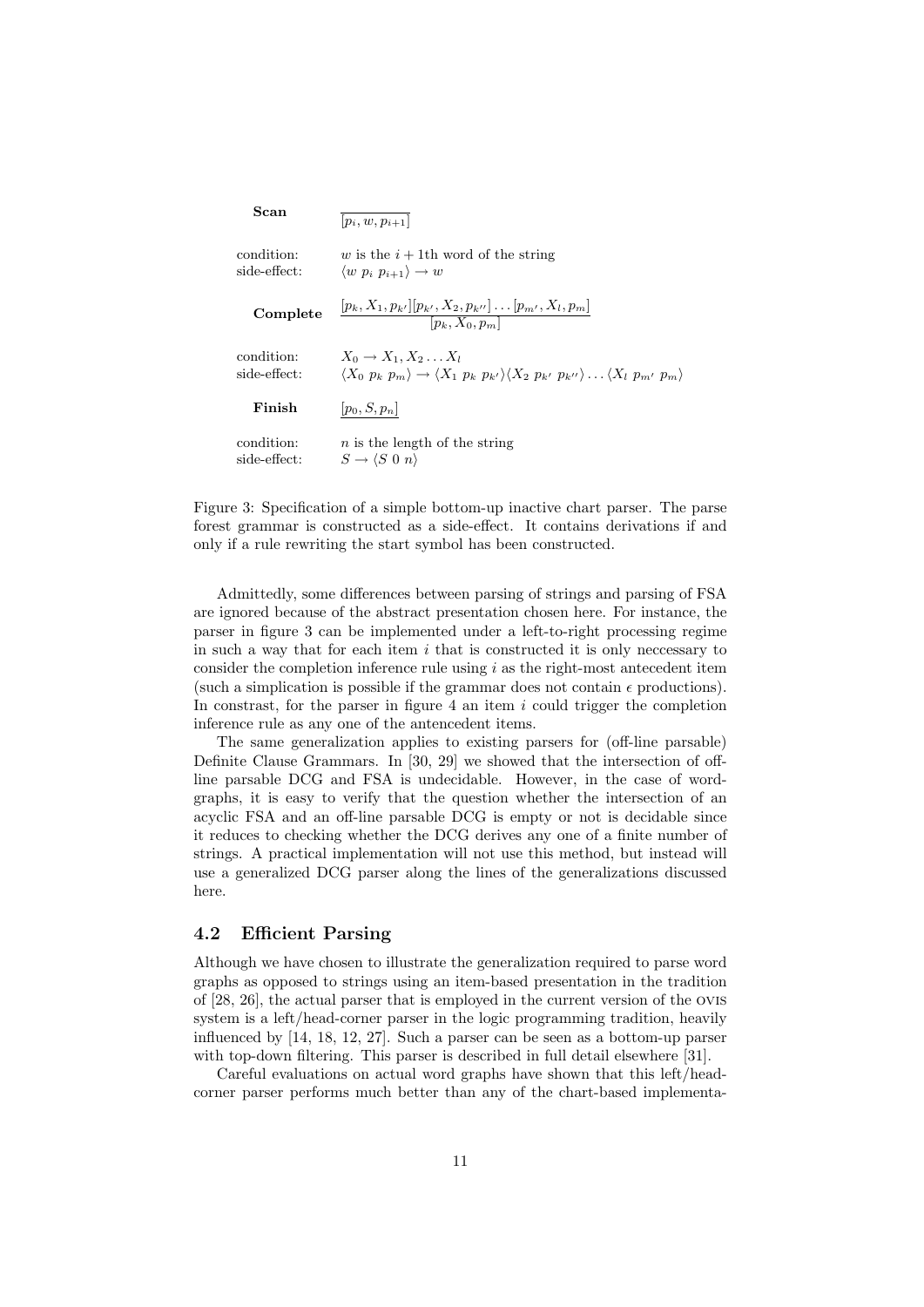| Scan         | $[q_i, w, q_i]$                                                                                                                                  |
|--------------|--------------------------------------------------------------------------------------------------------------------------------------------------|
| condition:   | $q_i \in \delta(q_i, w)$                                                                                                                         |
| side-effect: | $\langle w \ q_i \ q_i \rangle \rightarrow w$                                                                                                    |
| Complete     | $[q_k, X_1, q_{k'}][q_{k'}, X_2, q_{k''}] \dots [q_{m'}, X_l, q_m]$<br>$[q_k, X_0, q_m]$                                                         |
| condition:   | $X_0 \rightarrow X_1, X_2, \ldots X_l$                                                                                                           |
| side-effect: | $\langle X_0 q_k q_m \rangle \rightarrow \langle X_1 q_k q_{k'} \rangle \langle X_2 q_{k'} q_{k''} \rangle \dots \langle X_l q_{m'} q_m \rangle$ |
| Finish       | $[q_s, S, q_f]$                                                                                                                                  |
| condition:   | $q_f \in Q^F, q_s \in Q^S$                                                                                                                       |
| side-effect: | $S \rightarrow \langle S \ q_s \ q_f \rangle$                                                                                                    |

Figure 4: Specification of a simple bottom-up inactive chart parser, generalized to compute the intersection of a FSA and a CFG. As before, the parse forest grammar is constructed as a side-effect and it contains derivations if and only if a rule rewriting the start symbol has been constructed.

tions.<sup>3</sup> These competing implementations included active and inactive chart parsers, and LR parsers. The implementations are described in full detail in [37], [35], [16].

The characteristics of the left/head-corner parsers are described as follows.

Selective Memoization. In a chart parser for context free grammars, each computation step is performed only once. Moreover the administration involved in adding categories to the chart, and looking up categories in the chart is guaranteed to be efficient, because categories are atomic (and hence simple hashing techniques are applicable to ensure that chart items can be consulted in constant time). In feature-based formalisms, categories can be very complex. Searching whether a particular category already exists in the chart therefore is computationally expensive. For this reason, we have found it more practical to allow during parsing that certain computations are performed repeatedly. Thus, a selective use is made of memoization in such a way that only relatively large chunks of computation are memoized (i.e. performed only once). The computation of each such chunk does involve a depth-first backtracking search (because is readily available in a Prolog environment, and does not require much memory).

In our implementation of the head-corner parser, each non-head daughter in a rule relates to a parse goal. Each such non-head parse goal is memoized. Assuming traditional syntactic structures, this has the effect that only maximal projections such as  $np$ ,  $pp$ , s are added to the chart; whereas non-maximal projections such as unsaturated verb phrases are not. As a result, the costs associated with the adminstration of the chart are reduced considerably.

<sup>3</sup>For the current version of the grammar, it hardly makes a differences whether we use the left-corner variant or the head-corner variant.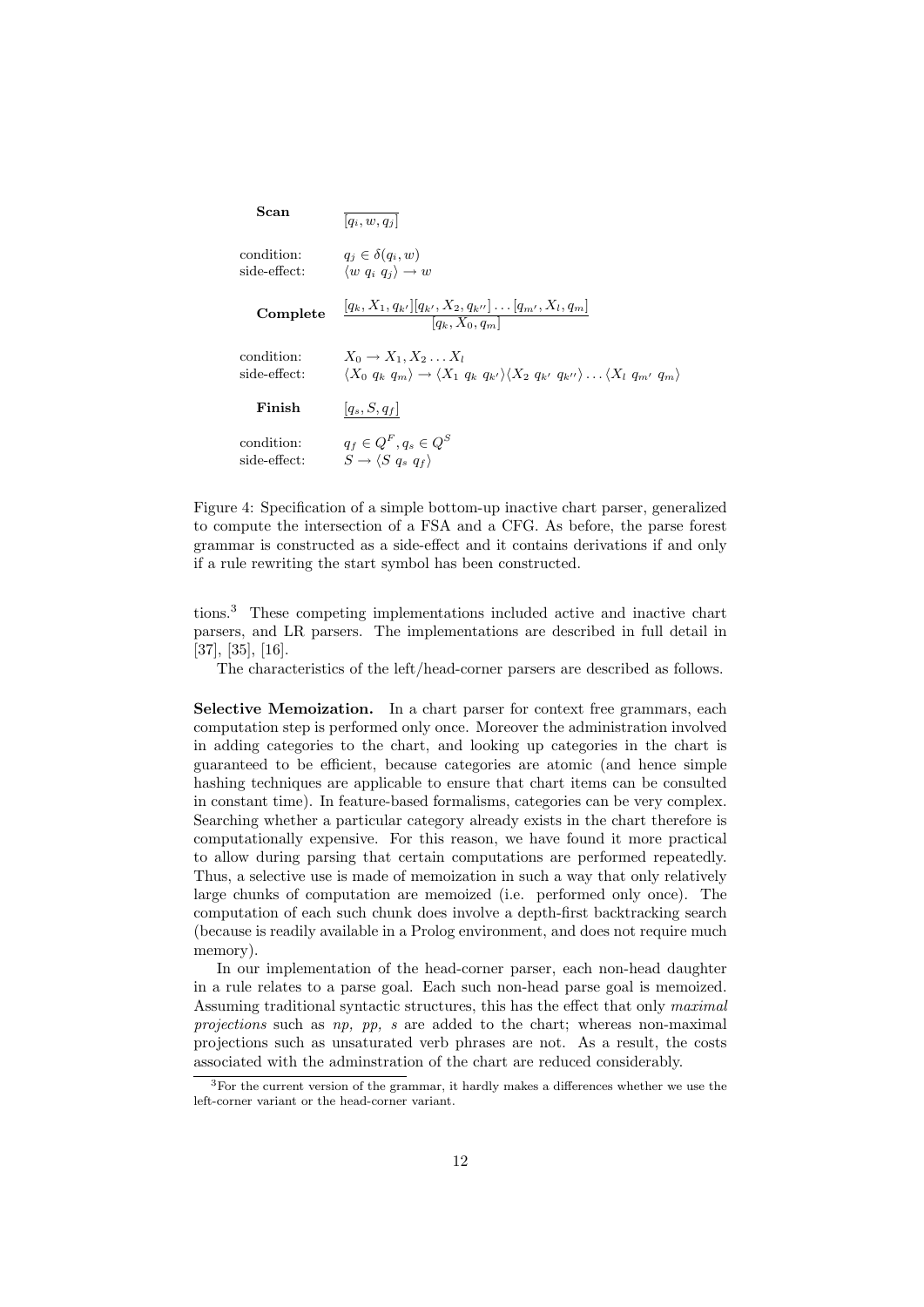Goal Weakening. Another important technique which is applied for efficiency reasons is *goal weakening* (or *abstraction* [11]; or *restriction* [24]). Although top-down filtering in a bottom-up parser is crucial for efficiency, it can also have an undesirable effect: the same parse goal might have to be re-computed simply because the top-down expectations are slightly different. For instance, a rule might have been applied which expects an accusative nounphrase to occur at some position  $p$ . Later, another rule might be applied which expects a nominative noun-phrase to occur at  $p$ . Yet, most noun-phrases can be analysed both as nominative and accusative. Instead of searching for a nounphrase at position  $p$  twice, it might be better to ignore the case requirements temporarily and only search for a generic noun-phrase at p once.

The idea of goal-weakening is that before a parse goal is attempted, a filter is applied. This filter generalizes the parse goal somewhat. As a consequence, all solutions for this more general parse goal are collected and end up in the chart. Only those solutions that match the original goal are then passed on as solutions of the original goal. A later goal which is only slightly different will typically generalize to the same weakened goal. As a consequence it can simply use those results in the chart which match this later goal.

Compact Representation of Parse Trees Often a distinction is made between *recognition* and *parsing*. Recognition checks whether a given sentence can be generated by a grammar. Usually recognizers can be adapted to be able to recover the possible parse trees of that sentence (if any).

In the context of Definite-clause Grammar this distinction is often blurred because it is possible to build up the parse tree as part of the complex nonterminal symbols. Thus the parse tree of a sentence may be constructed as a side-effect of the recognition phase. If we are interested in logical forms rather than in parse trees a similar trick may be used. The result of this however is that already during recognition ambiguities will result in a (possibly exponential) increase of processing time.

For this reason we will assume that parse trees are *not* built by the grammar, but rather are the responsibility of the parser. This allows the use of efficient packing techniques. The result of the parser will be a parse forest: a compact representation of all possible parse trees rather than an enumeration of all parse trees

The structure of the 'parse-forest' in the head-corner parser is rather unusual, and therefore we will take some time to explain it. Because the head-corner parser uses selective memoization, conventional approaches to construct parse forests [3] are not applicable. The head-corner parser maintains a table of partial derivation-trees which each represent a successful path from a lexical head (or gap) up to a goal category. The table consisting of such partial parse trees is called the history table; its items are history-items.

More specifically, each history-item is a triple consisting of a result-item reference, a rule name and a list of triples. The rule name is always the name of a rule without daughters (i.e. a lexical entry or a gap): the (lexical) head. Each triple in the list of triples represents a local tree. It consists of the rule name, and two lists of result-item references (representing the list of daughters left of the head in reverse, and the list of daughters right of the head).

The history table is a lexicalized tree substitution grammar, in which all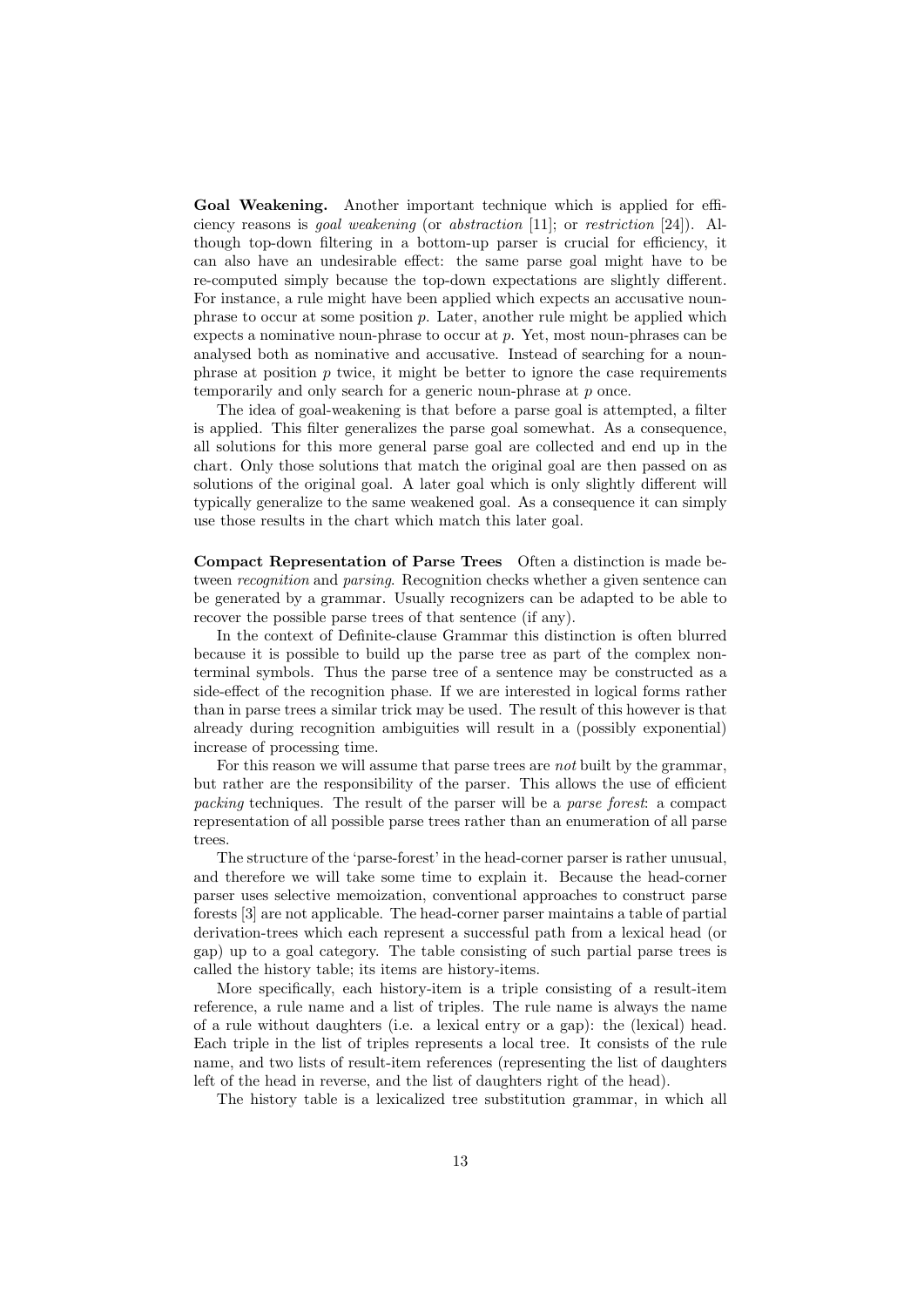nodes (except substitution nodes) are associated with a rule identifier (of the original grammar). This grammar derives exactly all derivation trees of the input. The tree substitution grammar is lexicalized in the sense that each of the trees has an associated anchor, which is a pointer to either a lexical entry or a gap.

Because we use chunks of parse trees less packing is possible than in their approach. Correspondingly, the theoretical worst-case space requirements are worse too.

We already argued above that parse trees should not be explicitly defined in the grammar. Logical forms often implicitly represent the derivational history of a category. Therefore, the common use of logical forms as part of the categories will imply that you will hardly ever find two different analyses for a single category, because two different analyses will also have two different logical forms. Therefore, no packing is possible and the recognizer will behave as if it is enumerating all parse trees. The solution to this problem is to delay the evaluation of semantic constraints. During the first phase all constraints referring to logical forms are ignored. Only if a parse tree is recovered from the parse-forest we add the logical form constraints. This is similar to the approach worked out in CLE [1].

# 5 Translation into Updates

The grammar assigns a predicate form, a domain-independent semantic representation to a given utterance. In ovis this predicate form is translated into a domain-specific update expression, which is passed on to the dialogue manager for further processing.

The dialogue manager keeps track of the information provided by the user by maintaining an information state or form [39]. This form is a hierarchical structure, with slots and values for the origin and destination of a connection, for the time at which the user wants to arrive or depart, etc. Each user utterance leads to an update of the information state. An update is an instruction for updating the information in an information state. Updating can mean that new information is added or that given information is confirmed, retracted or corrected. For example, given the information state:

| origin<br>clock hour<br>time<br>travel<br>at<br>moment<br>leiden<br>destination |  |
|---------------------------------------------------------------------------------|--|
|                                                                                 |  |
| town<br>place                                                                   |  |

the update

#### travel.destination.([# place.town.leiden]; [! place.town.abcoude])

the translation of No, I do not want to travel to Leiden but to Abcoude) leads to the information state:

|        |             |        | town | groningen |            |  |  |
|--------|-------------|--------|------|-----------|------------|--|--|
| travel | origin      | moment | at   | time      | clock hour |  |  |
|        | destination | place  | town | abcoude   |            |  |  |

The  $\#$  -operator indicates that the information within its scope (indicated by square brackets) is to be retracted, and the '!'-operator indicates a correction. These operators are called 'communicative function' below.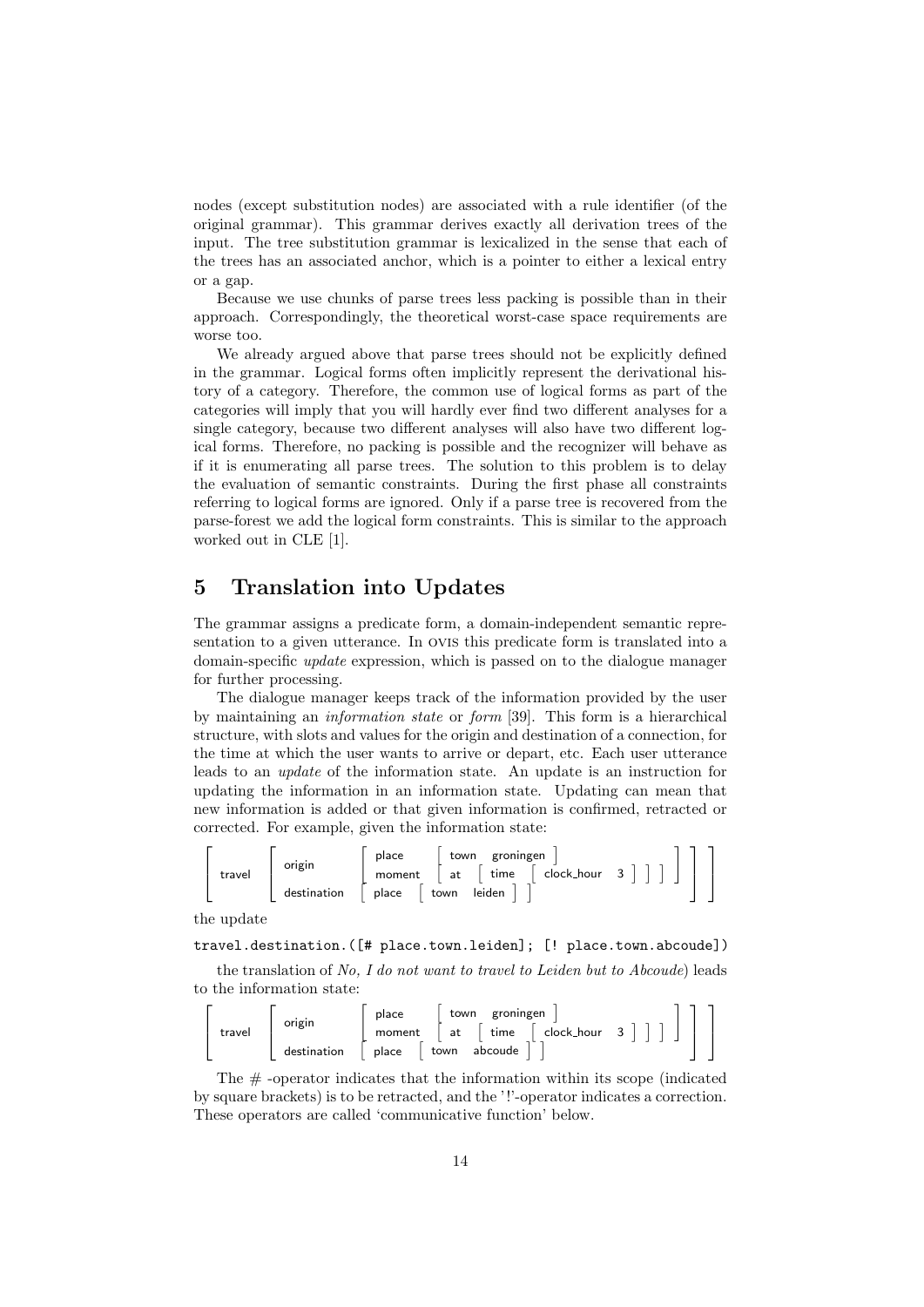The translation of a list of predicate forms into an update is done by applying translation-rules. Such a list of predicate forms correspond to the list of categories found by the robustness component, discussed below. These translation rules, expressed by a set of definite clauses, recursively define a corresponding update for a given predicate form.

A first set of such rules applies certain application-specific simplication rules. For example, the sentence

(2) nee naar assen no to assen no to assen

is assigned two separate predicate forms (one for 'nee' and one for 'naar assen'). A simplication rule is defined which combines the two predicate forms into a new single predicate form headed by the predicate 'correction'. Another application-specific simplification rule is a rule which simplifies a predicate form with predicate 'graag' and empty lists of arguments and adjuncts into a predicate form with predicate 'confirmation'.

A second set of rules translates each of the predicate forms in the list in turn, and combines the result by conjunction. Such rules generally take the form

pred\_to\_u(Pred,Args,Adjs,Update,CF,FrameStrNode)

where Pred is the name of the predicate,  $\arg\min$  is the list of argument predicate forms, Adjs is the list of modifier predicate forms, Update will be bound to the resulting update, CF is the communicative function (such as 'assignment', 'correction', 'confirmation' etc). FrameStrNode is the name of a node in the frame structure; this is used to ensure that the resulting update is constructed in accordance with the frame structure.

As an example consider the following (simplified) rule that might be used to translate example (1).

```
pred_to_u(place(town(A)),[],[],U,CF,N0):-
    ftrs_assignment(U,CF,[town,S],N0).
```

```
pred_to_u(willen,[User],Adjs,U,CF,N0) :-
    user(User),
    ftrs_to_update([user,wants],_,UpdateHole,Hole,N0,N1),
    adjs_to_updates(Adjs,CF,U0,N1),
    if_nil(U0,U,UpdateHole,Hole).
```

```
if\_nil(nil,nil,\_,\_).
if_nil(nonnil(Hole),U,U,Hole).
```
The rule for willen can be understood as follows. The first goal in the pred to u clause checks that the first argument is the predicate form associated with expressions such as 'ik' (I) and 'we' (we). The second goal creates a partial update starting with 'user.wants' and a hole. In this hole we will fill in the updates associated with the adjuncts. However, in case the adjuncts are translated to a special 'nil' update (indicating the empty update), then the resulting update for this rule will be the empty update too.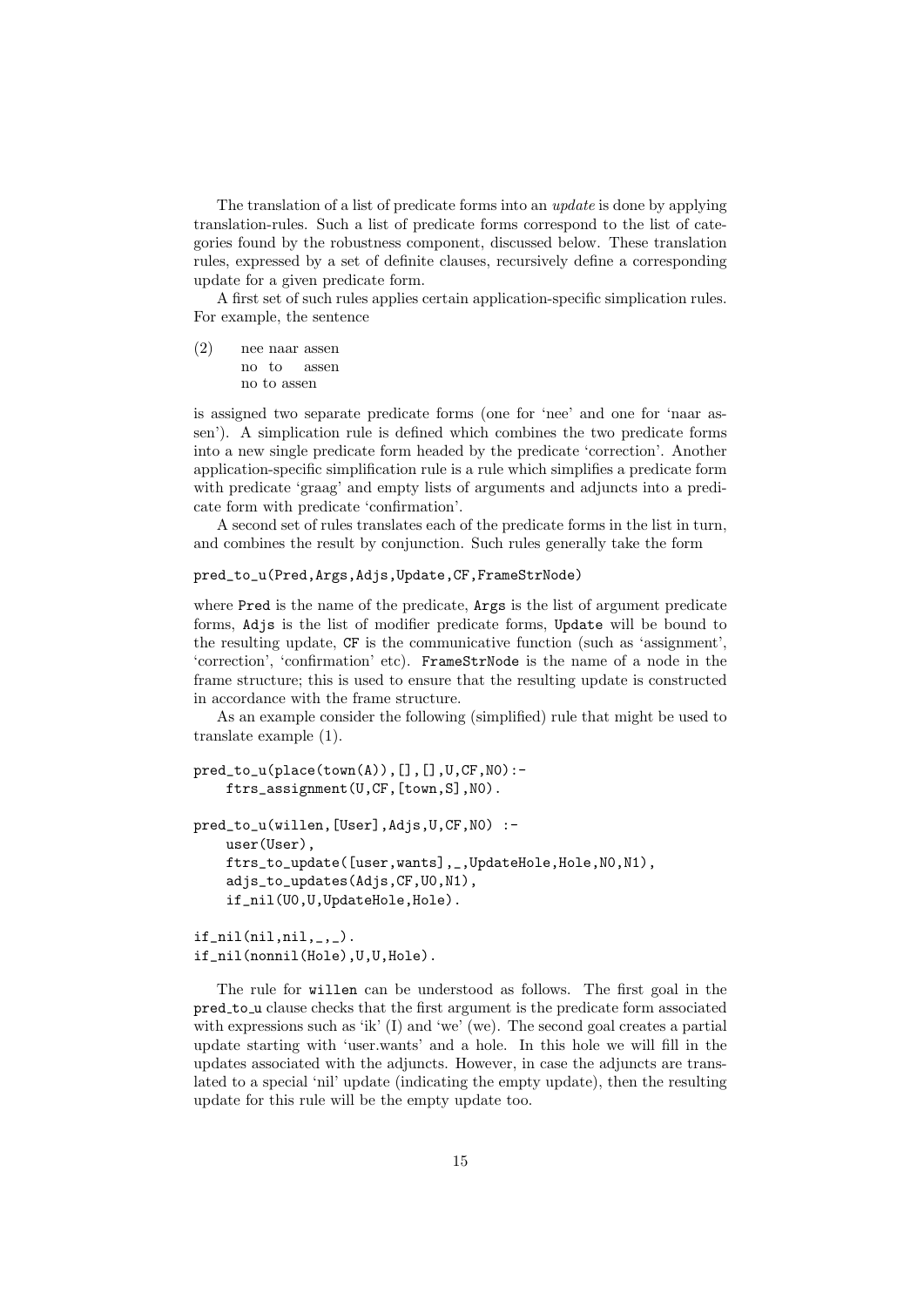The first rule is used to translate city names. It uses a generic predicate ftrs assignment which creates an update with an assignment operator (determined by CF).

Note that the updates in these rules are Prolog terms. A simple definite clause grammar is used both for parsing and formatting updates as sequences of terminal symbols. These terminal symbols themselves are defined by a small Elex script. Elex is a scanner generator for multiple languages including Prolog output [20, 33].

### 6 Robustness

In this section we describe the robustness component of the grammar-based linguistic analysis component. The robustness component is described in more detail in [36, 29].

#### 6.1 Introduction

In the ideal case, the parser will find a path in the word graph that can be assigned an analysis according to the grammar, such that the path covers the complete time span of the utterance, i.e. the path leads from the start state to a final state. The analysis gives rise to a semantic representation which is then passed on to the next processing component.

However, often no such paths can be found in the word graph, due to:

- errors made by the speech recognizer,
- linguistic constructions not covered in the grammar, and
- irregularities in the spoken utterance.

Even if no full analysis of the word graph is possible, it is often the case that useful information can be extracted from the word graph. Consider for example the utterance:

 $(3)$ I travel from Assen to Amsterdam reizen van Assen naar Amsterdam I want to travel from Assen to Amsterdam

The grammar might not assign an analysis to this utterance due to the missing finite verb. However, it would be useful if the parser discovered the prepositional phrases van Assen and naar Amsterdam since in that case the important information contained in the utterance can still be recovered. Thus, in cases where no full analysis is possible we would like to fall back on an approach reminiscent of concept spotting. The following proposal implements this idea.

Firstly, the grammar is defined in such a way that each maximal projection such as s, np, pp, etc., can be analysed as a top category. This is well-motivated because utterances very often consist of a single NP or PP anyway.

Secondly, the parser is required to discover all instances of the top category anywhere in the word graph, i.e. for all partial paths in the word graph. This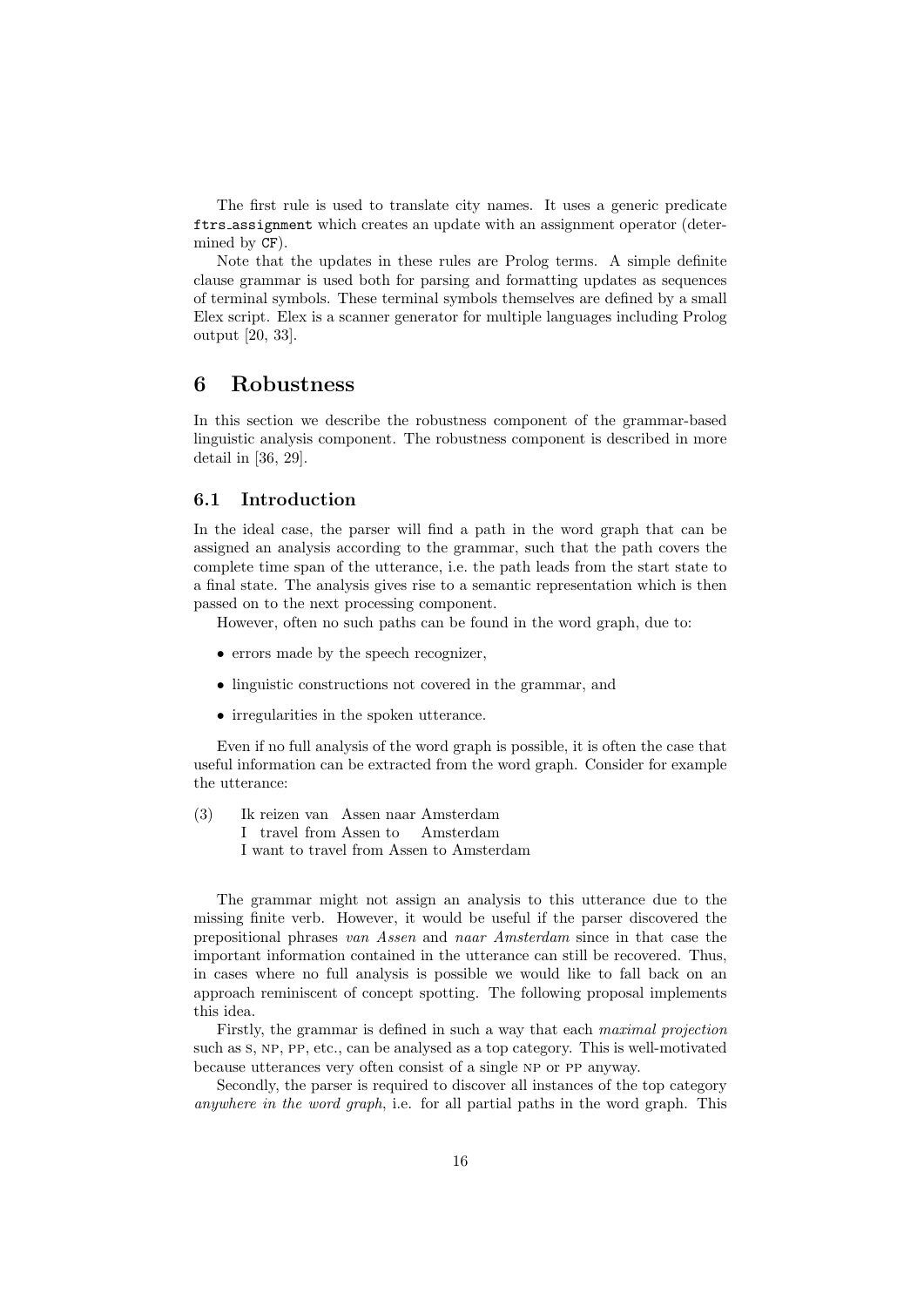has the desired effect for the example (3): both PPs will be found by the parser (as well as the noun phrases "Ik", "Assen" and "Amsterdam".

Thirdly, an appropriate search algorithm will find a non-overlapping sequence of such top categories connected by uncovered words in the word-graph. For the example on page 16 this results for instance in the sequences:

> $\langle NP$  reizen van NP naar NP $\rangle$  $\langle NP$  reizen van NP PP $\rangle$  $\langle NP$  reizen PP naar NP $\rangle$  $\langle NP$  reizen PP PP $\rangle$

Using appropriate heuristics, including a heuristic to minimize the number of uncovered words, we are then able to pick out the last path as the best path in this particular case.

Thus, we are interested in paths from the start state to the final state consisting of a number of categories and transitions in the word graph (the latter are called skips). The problem is to find the optimal path, according to a number of criteria. This problem is formalized by defining the annotated word graph as a directed acyclic graph. The vertices of this graph are the states of the word graph; the edges are the transitions of the word graph and the categories found by the parser.

The criteria which are used to favor some paths over other paths are expressed as a weight function on the edges of the graph. The criteria we might take into account are discussed in below. For instance, a typical criterion will favor paths consisting of a small number of categories, and a small number of skips. The case in which the parser found a full analysis from the start state of the word graph to a final state then reduces to a special case: the analysis solely consisting of that category will be favored over sequences of partial analyses.

Obviously, it is not a good idea to generate all possible sequences of categories and skips, and then to select the best path from this set: in typical word graphs there are simply too many different paths. If a certain uniformity requirement on weights is met, however, then efficient graph search algorithms are applicable. The particular algorithm implemented is a variant of the DAG-SHORTEST-PATH algorithm [8]. The implementation is discussed in detail in [36], [29].

#### 6.2 Criteria

The robustness search algorithm combines the following criteria.

- Acoustic score. Obviously, the acoustic score present in the word graph is an important factor. The acoustic scores are derived from probabilities by taking the negative logarithm. For this reason we aim to minimize this score. If edges are combined, then we have to sum the corresponding acoustic scores.
- Number of 'skips'. We want to minimize the number of skips, in order to obtain a preference for the maximal projections found by the parser. Each time we select a skip edge, the number of skips is increased by 1.
- Number of maximal projections. We want to minimize the number of such maximal projections, in order to obtain a preference for more extended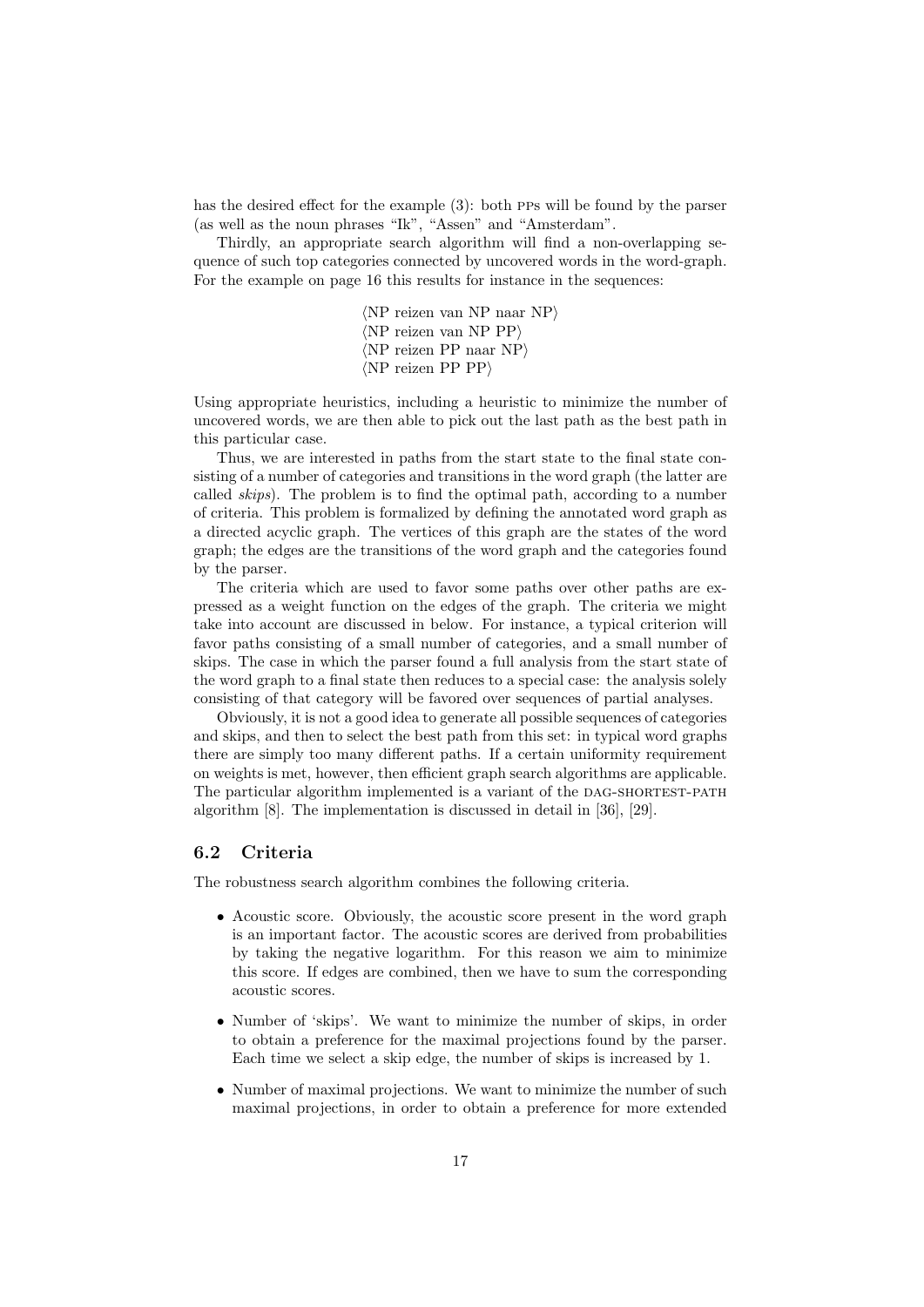linguistic analyses over a series of smaller ones. Each time we select a category edge, this number is increased by 1.

• Ngram statistics. We have experimented with bigrams and trigrams. Ngram scores are expressed as negative logarithms of probabilities. This implies that combining Ngram scores requires addition, and that lower scores are to be preferred.

The only requirement we make to ensure that efficient graph searching algorithms are applicable is that weights are uniform. This means that a weight for an edge leaving a vertex  $v_i$  is independent of how state  $v_i$  was reached. We have experimented with a variety of different *methods*. For example, the nlp speech trigram method mentioned takes into account trigram statistics as well as the acoustic scores and the number of skips and maximal projects.

#### 6.3 Filtering Word Graphs

The method which involves a full parse of the word graph, is impracticable for large word graphs: both CPU-time and memory requirements become too demanding. For the test set described later, we were only able to apply this method for word graphs of up to about 150 transitions.

For this reason we have experimented with methods in which the word graph is filtered before it is passed on to the parser. Thus we make two passes in the word graph. In the first pass the best  $P$  paths are computed using Ngram statistics and acoustic scores. Transitions not taking part in any of these paths are removed from the word graph. In the second pass the  $nlp\_speed\_trigram$ method is applied to the filtered word graph. We refer to these methods as B-P and  $T-P$ , for various values of  $P$ :

- $\mathbf{B}-P$  In the first pass this method selects the P best paths using bigram statistics. The second pass applies the *nlp\_speech\_trigram* method.
- $T-P$  In the first pass this method selects the P best paths using trigram statistics. The second pass applies the *nlp\_speech\_trigram* method.

#### 6.4 A More Efficient Approximation

It turns out that the filtering methods discussed in the previous section still require unattractive processing times for larger word graphs. Therefore, this section introduces an efficient approximation technique. This variant is not sound, since it does not always yield the best path possible. In practice, however, it turns out (as we will show in a later section) that the resulting implementation almost always produces the same results, using only a fraction of the processing time required by the sound method.

The approximation is very similar to beam search techniques in that a constant b (the "beam") is assumed which indicates the maximum number of paths associated with a given vertex. We maintain for each vertex the best  $b$  paths to that vertex. But in case Ngrams are added to the weight function, we cannot guarantee that we find the best path, because weights are not uniform anymore. It may be possible that a path ending in some vertex  $v_i$  is discarded by the algorithm, whereas the last sequence of words of that path would ensure that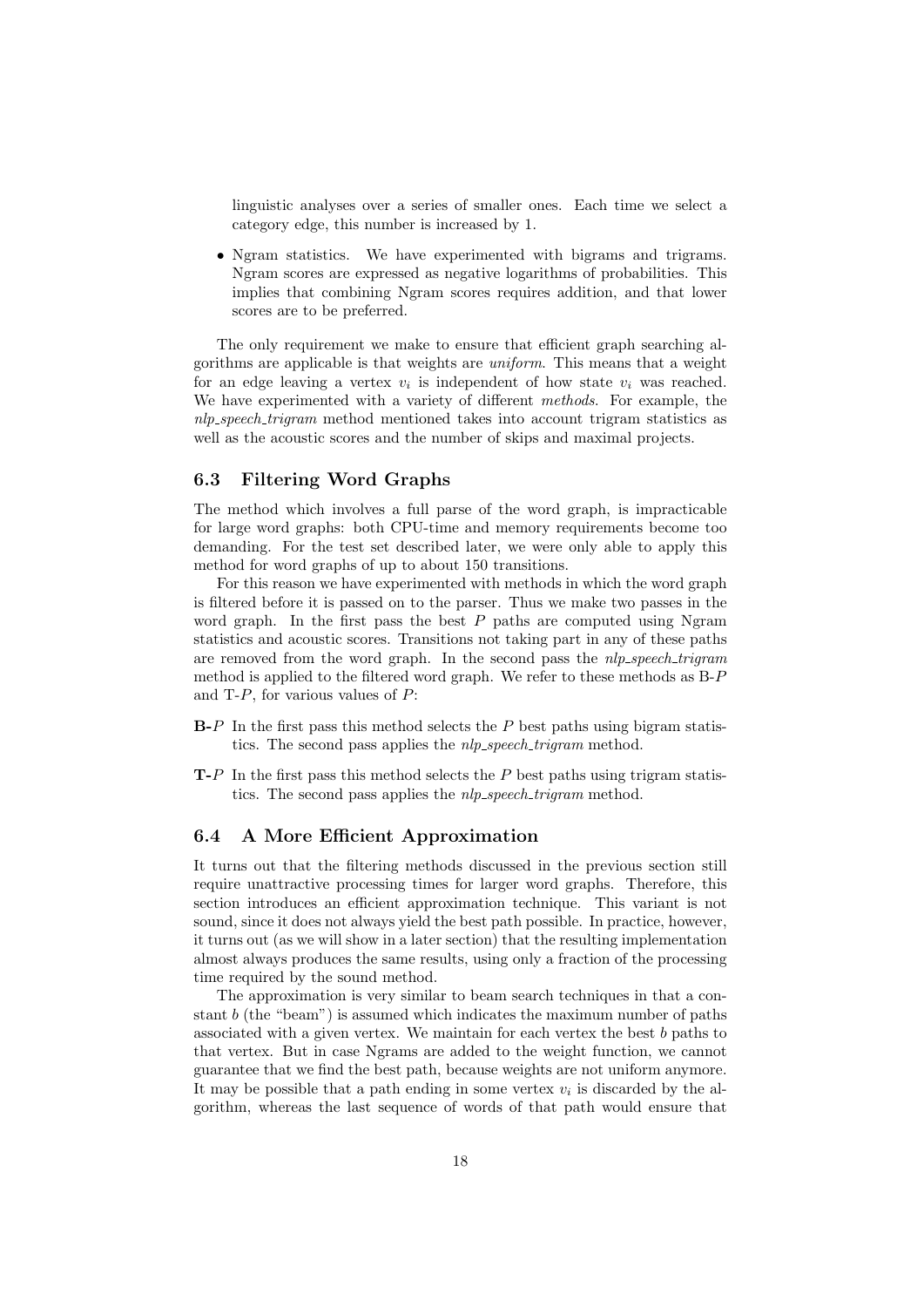extending that path yields a very good score and in fact even better than any of the scores that result from extending any of the paths ending in  $v_i$  which were maintained by the algorithm.

Larger values for  $b$  entail more chance of obtaining the best path (therefore it makes sense to talk about approximation here); and for every word graph there will be some b such that the best path is produced.

Note that the complexity of the search algorithm is linearly dependent on b. Finally,  $b$  is always at least as great as  $P$ , i.e. the number of solutions we want to obtain.

We write  $M, b$  for a method  $M$  with beam  $b$ . For example, the method B-4, 10 is the method which filters the word-graph in the first phase using the approximation search with a beam  $b = 10$  to select the best 4 paths using bigram statistics (and acoustic scores). The second phase, as always, consists of the (sound) application of the *nlp\_speech\_trigram* method.

### 7 Evaluation

In order to test the adequacy of the NLP component we have performed a formal evaluation three years after the start of the Programme. The evaluation measures string accuracy, semantic accuracy and computational resources. For comparison we also list the best result of the data-oriented approach. More details of this evaluation can be found in [38, 6, 32].

A training set of 10K richly annotated word graphs was available. The 10K training corpus is annotated with the user utterance, a syntactic tree and an update. This training set was used to train the DOP system. It was also used by the grammar-based component for reasons of grammar maintenance and grammar testing.

A further training set of about 90K user utterances was available as well. It was used for constructing the Ngram models incorporated in the robustness search algorithm.

The NLP components were evaluated on 1000 unseen user utterances. The latest version of the speech recogniser produced 1000 word graphs on the basis of these 1000 user utterances. For these word graphs, annotations consisting of the actual sentence ('test sentence'), and an update ('test update') were assigned semi-automatically, without taking into account the dialogue context in which the sentences were uttered. These annotations were unknown to both NLP groups. The annotation tools are described in Bonnema (1996).

Some indication of the difficulty of the set of 1000 word graphs is presented in table 1. A further indication of the difficulty of this set of word graphs is obtained if we look at the word and sentence accuracy obtained by a number of simple methods. The method *speech* only takes into account the acoustic scores found in the word graph. No language model is taken into account. The method possible assumes that there is an oracle which chooses a path such that it turns out to be the best possible path. This method can be seen as a natural upper bound of what can be achieved.

The methods *speech bigram* and *speech trigram* use a combination of bigram (resp. trigram) statistics and the speech score. In the latter four cases, a language model was computed from about 50K utterances (not containing the utterances from the test set). The results are summarised in table 2.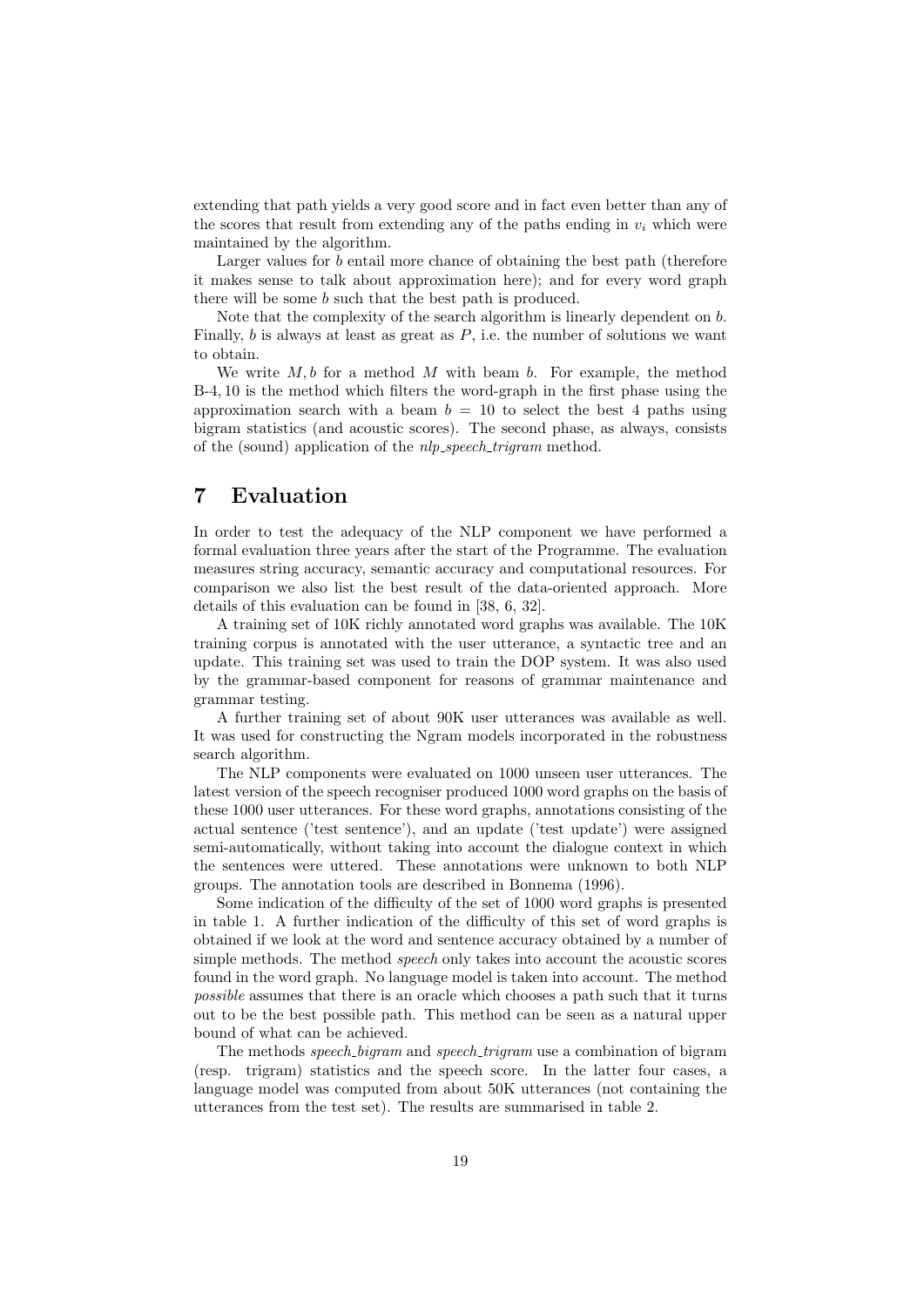|            | graphs   | trans | states | words | / w  | max  | max(s) |
|------------|----------|-------|--------|-------|------|------|--------|
| input      | $1000\,$ | 48215 | 16181  | 3229  | 14.9 | 793  | 151    |
| normalised | 1000     | 73502 | 11056  | 3229  | 22.8 | 2943 | 128    |

Table 1: Characterisation of test set (1). This table lists the number of transitions, the number of states, the number of words of the actual utterances, the average number of transitions per word, the maximum number of transitions, and the maximum number of states. The first row provides those statistics for the input word graph; the second row for the so-called normalised word graph in which all  $\epsilon$ -transitions (to model the absence of sound) are removed. The number of transitions per word is an indication of the extra ambiguity for the parser introduced by the word graphs in comparison with parsing of an ordinary string.

| method         | WA   | <b>SA</b> |
|----------------|------|-----------|
| speech         | 69.8 | 56.0      |
| possible       | 90.5 | 83.7      |
| speech bigram  | 81.1 | 73.6      |
| speech_trigram | 83.9 | 76.2      |

Table 2: Characterisation of test set (2). Word accuracy and sentence accuracy based on acoustic score only (speech); using the best possible path through the word graph, i.e. based on acoustic scores only (possible); and using a combination of bigram (resp. trigram) scores and acoustic scores.

This section lists the results for word graphs. In table 3 we list the results in terms of string accuracy, semantic accuracy and the computational resources required to complete the test.

#### 7.1 Results for Approximation Methods

The second set of experiments compares the sound implementation with the approximation defined in subsection 6.4. This second set of experiments was performed later, using better hardware, and using a better N-gram language model (more dialogues had been collected in the mean time).

In table 4 we compare the results for the approximating filtering methods for different values of b. The tables also list the results for the sound implementation. As can be observed, a value of  $b = 4$  yielded for T-1 a concept accuracy

| Method     |      | String Acc | Semantic Acc | <b>CPU</b> |      | Mem |
|------------|------|------------|--------------|------------|------|-----|
|            | WA   | SА         |              | total      | max  | max |
| <b>DOP</b> | 76.8 | 69.3       | 75.5         | 7011       | 648  | 619 |
| $B-16$     | 83.8 | 76.4       | 82.6         | 1659       | 757  | 60  |
| $T-4$      | 84.3 | 76.4       | 83.0         | 5524       | 2791 | 177 |

Table 3: Accuracy and Computational Resources for 1000 word graphs. String Accuracy and Semantic Accuracy is given as percentages; total and maximum CPU-time in seconds, maximum memory requirements in Megabytes.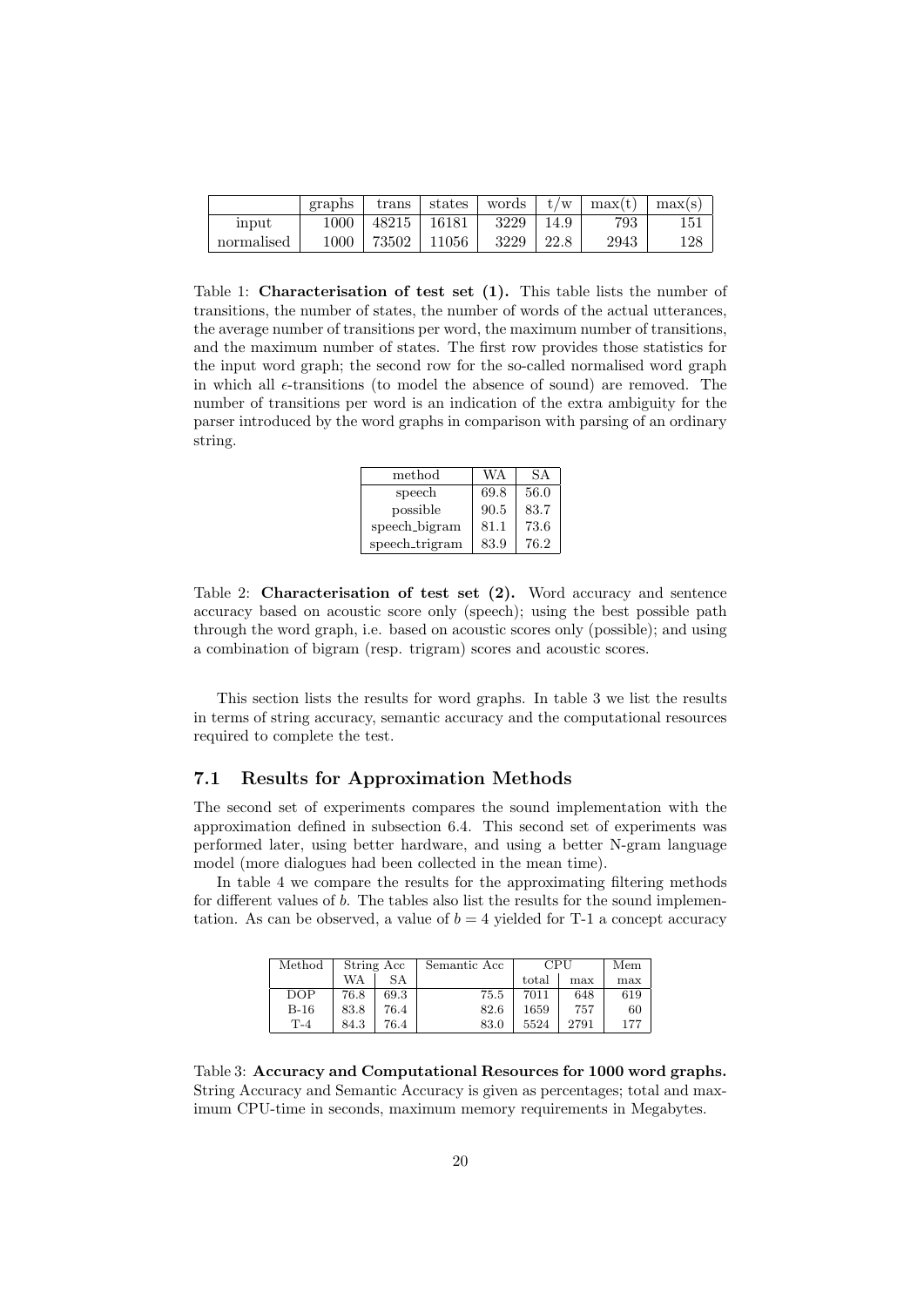| Method   | CPU  |      | WA   | CА   |
|----------|------|------|------|------|
|          | mean | max  |      |      |
|          | msec | sec  | %    | %    |
| $T-1,1$  | 26   | 0.4  | 79.6 | 78.1 |
| $T-1,2$  | 30   | 0.6  | 82.2 | 80.6 |
| $T-1,3$  | 33   | 0.8  | 83.7 | 82.1 |
| $T-1,4$  | 37   | 1.0  | 84.0 | 82.3 |
| $T-1.5$  | 40   | 1.2  | 84.0 | 82.3 |
| $T-1,10$ | 58   | 2.7  | 84.3 | 82.4 |
| $T-1,20$ | 102  | 6.5  | 84.4 | 82.4 |
| $T-1$    | 168  | 22.1 | 84.5 | 82.4 |
| $T-3.3$  | 45   | 1.1  | 84.4 | 83.1 |
| $T-3.6$  | 56   | 1.6  | 84.9 | 83.7 |
| $T-3,10$ | 71   | 2.8  | 84.9 | 83.7 |
| $T-3,20$ | 118  | 7.1  | 85.0 | 83.6 |
| $T-3$    | 449  | 67.3 | 85.0 | 83.4 |

Table 4: Results for the full test set. The top rows of the table compare for T-1 the approximating filtering method (using various beams) with the sound implementation. Using a beam of  $b = 4$  already obtains results similar to the sound implementation; the CPU-time requirements are far more modest though. The lower rows of the table provide a similar comparison for T-3.

which was already close to the sound implementation  $(82.3\% \text{ versus } 82.4\%)$ . The difference in speed was tremendous though. The difference in maximum amount of CPU-time is even more dramatic. The second part of the table shows that for methods in which more than a single result is obtained it hardly makes a difference to increase b.

# Final Remarks

In this chapter we presented the grammar-based linguistic analysis component of the OVIS system. We shortly described a computational grammar for Dutch, which defines the relation between spoken utterances and semantic representations. It was shown how standard parsing algorithms can be generalized for word graph input, and we described the actual parser employed in the system.

In many cases, the parser will not assign a single analysis to a word graph. In some cases, the parser will find too many analyses (in case of ambiguity), whereas in other cases too few analyses result (in case of speech recognition errors, disfluencies in the input, gaps in the grammar). Therefore, the parser was extended to find all meaningful phrases anywhere in the word graph. A shortest path algorithm is used which finds the best sequence of partial parses, incorporating disambiguation techniques in a multidimensional weight function. The resulting algorithm is accurate but slow if this weight function takes Ngram statistics into account. A very efficient approximation is possible by filtering the word graph using an approximation search; the resulting smaller word graph can then be analysed accurately and efficiently. The accuracy of the approximation turns out to be very good in practice.

The resulting system performs well for typical word-graphs: accuracy is competitive and efficiency is acceptable.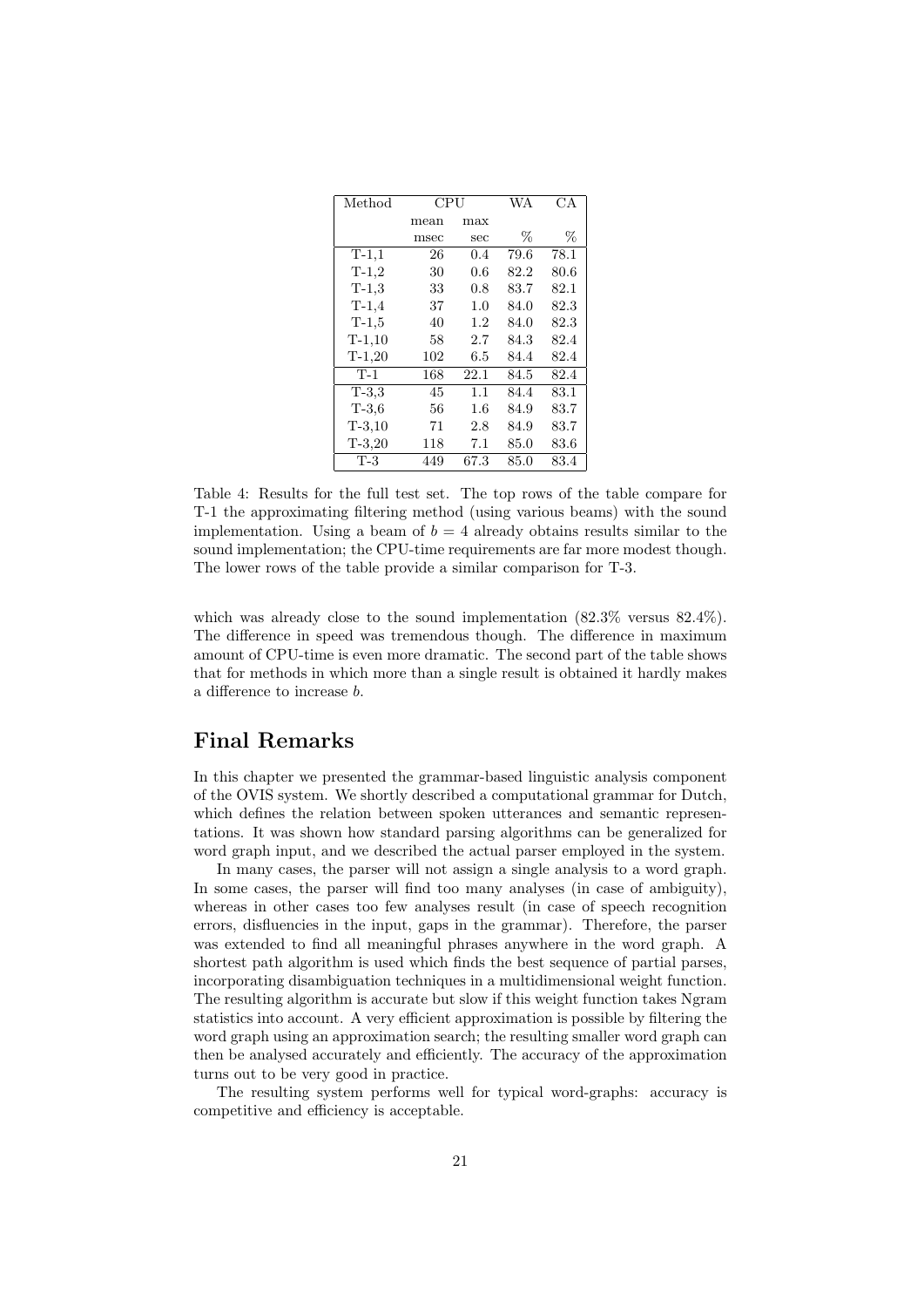### References

- [1] Hiyan Alshawi, editor. The Core Language Engine. ACL-MIT press, Cambridge Mass., 1992.
- [2] Y. Bar-Hillel, M. Perles, and E. Shamir. On formal properties of simple phrase structure grammars. Zeitschrift für Phonetik, SprachWissenschaft und Kommunicationsforschung, 14:143–172, 1961. Reprinted in Bar-Hillel's Language and Information – Selected Essays on their Theory and Application, Addison Wesley series in Logic, 1964, pp. 116-150.
- [3] S. Billot and B. Lang. The structure of shared parse forests in ambiguous parsing. In 27th Annual Meeting of the Association for Computational Linguistics, pages 143–151, Vancouver, 1989.
- [4] Hans Ulrich Block. Compiling trace & unification grammar. In Tomek Strzalkowski, editor, Reversible Grammar in Natural Language Processing, pages 155–174. Kluwer Academic Publishers, Dordrecht, 1994.
- [5] R. Bonnema. Data oriented semantics. Master's thesis, Department of Computational Linguistics, University of Amsterdam, 1996.
- [6] Remko Bonnema, Gertjan van Noord, and Gert Veldhuizen van Zanten. Evaluation results NLP components OVIS2. Technical Report 57, NWO Priority Programme Language and Speech Technology, 1998.
- [7] Ted Briscoe, Claire Grover, Bran Boguraev, and John Carroll. A formalism and environment for the development of a large grammar of english. In Proceedings of the 10th International Joint Conference on Artificial Intelligence, pages 703–708, Milan, 1987.
- [8] Cormen, Leiserson, and Rivest. Introduction to Algorithms. MIT Press, Cambridge Mass., 1990.
- [9] Jay Earley. An efficient context-free parsing algorithm. Communications of the ACM, 14, 1970.
- [10] John E. Hopcroft and Jeffrey D. Ullman. Introduction to Automata Theory, Languages and Computation. Addison Wesley, 1979.
- [11] Mark Johnson and Jochen Dörre. Memoization of coroutined constraints. In 33th Annual Meeting of the Association for Computational Linguistics, pages 100–107, Boston, 1995.
- [12] Martin Kay. Head driven parsing. In 1st International Workshop on Parsing Technologies (IWPT '89), Carnegie Mellon University, Pittsburg, 1989.
- [13] Bernard Lang. Deterministic techniques for efficient non-deterministic parsers. In J. Loeckx, editor, Proceedings of the Second Colloquium on Automata, Languages and Programming, 1974. Also: Rapport de Recherche 72, IRIA-Laboria, Rocquencourt (France).
- [14] Y. Matsumoto, H. Tanaka, H. Hirakawa, H. Miyoshi, and H. Yasukawa. BUP: a bottom up parser embedded in Prolog. New Generation Computing, 1(2), 1983.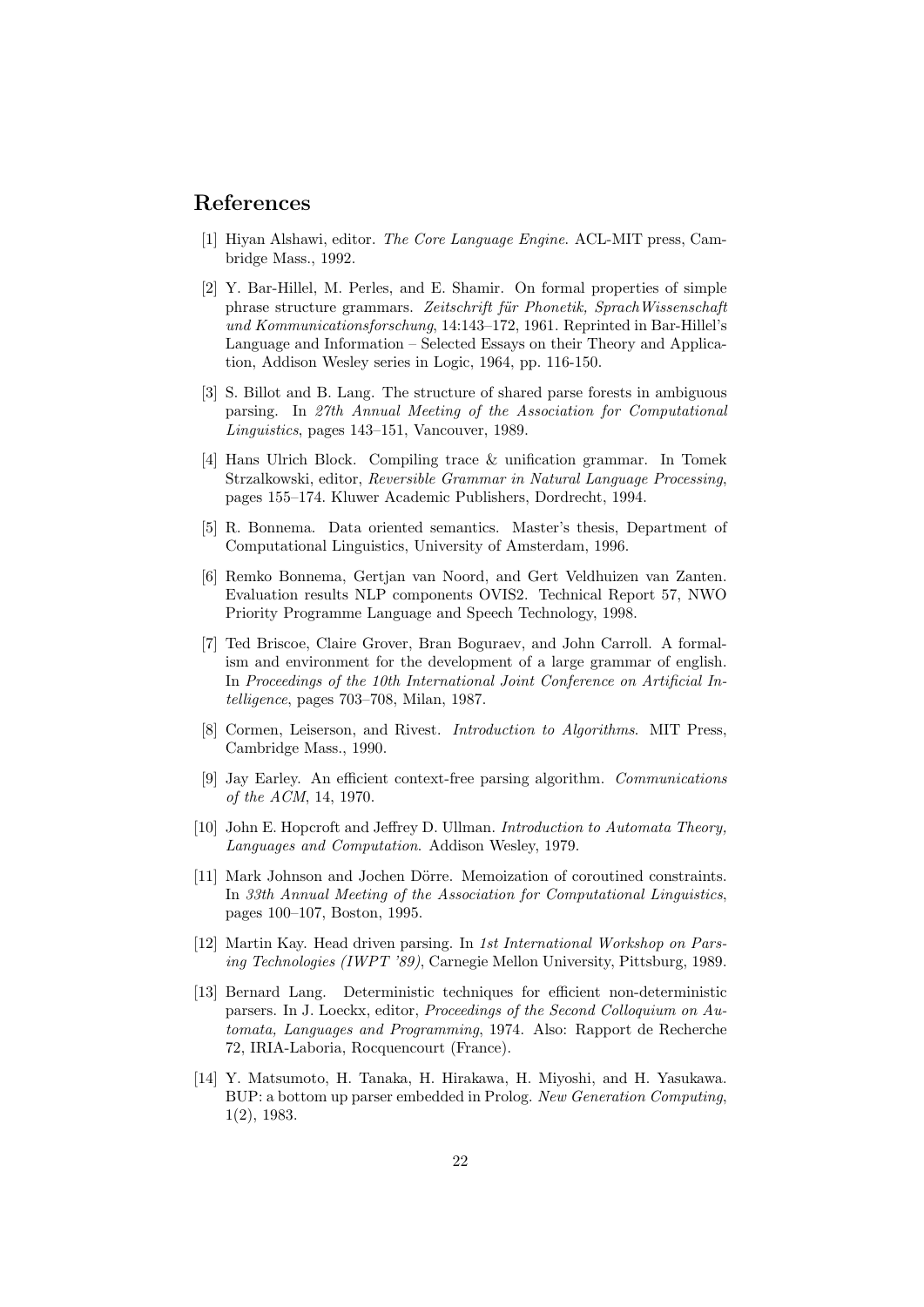- [15] C. S. Mellish. Implementing systemic classification by unification. Computational Linguistics, 14(1):40–51, 1988.
- [16] M. J. Nederhof and G. Satta. Efficient tabular LR parsing. In 34th Annual Meeting of the Association for Computational Linguistics, pages 239–246, Santa Cruz, 1996.
- [17] Martin Oerder and Hermann Ney. Word graphs: An efficient interface between continuous-speech recognition and language understanding. In ICASSP Volume 2, pages 119–122, 1993.
- [18] Fernando C. N. Pereira and Stuart M. Shieber. Prolog and Natural Language Analysis. Center for the Study of Language and Information Stanford, 1987.
- [19] Fernando C. N. Pereira and David Warren. Definite clause grammars for language analysis  $-$  a survey of the formalism and a comparison with augmented transition networks. Artificial Intelligence, 13, 1980.
- [20] Matthew Phillips. Elex user's guide, 1997.
- [21] Carl Pollard and Ivan Sag. Head-driven Phrase Structure Grammar. University of Chicago / CSLI, 1994.
- [22] Steve Pulman. Unification encodings of grammatical notations. Computational Linguistics, 22(3):295–328, 1996.
- [23] Ivan Sag. English relative clause constructions. Journal of Linguistics, 1997. to appear.
- [24] Stuart M. Shieber. Using restriction to extend parsing algorithms for complex-feature-based formalisms. In 23th Annual Meeting of the Association for Computational Linguistics, Chicago, 1985.
- [25] Stuart M. Shieber. Introduction to Unification-Based Approaches to Grammar. Center for the Study of Language and Information Stanford, 1986.
- [26] Stuart M. Shieber, Yves Schabes, and Fernando C. N. Pereira. Principles and implementation of deductive parsing. Technical Report TR-11-94, Center for Research in Computing Technology, Division of Applied Sciences, Harvard University, 1994. CMP-LG 9404008.
- [27] Stuart M. Shieber, Gertjan van Noord, Robert C. Moore, and Fernando C. N. Pereira. Semantic-head-driven generation. Computational Linguistics, 16(1):30–42, 1990.
- [28] Klaas Sikkel. Parsing Schemata. PhD thesis, Twente University, Enschede, 1993. Published in 1997 by Springer Verlag, Texts in Theoretical Computer Science, An EATCS Series.
- [29] Gertjan van Noord. Robust parsing of word graphs. In Jean-Claude Junqua and Gertjan van Noord, editors, Robustness in Language and Speech Technology. Kluwer Academic Publishers, Dordrecht. In Preparation.